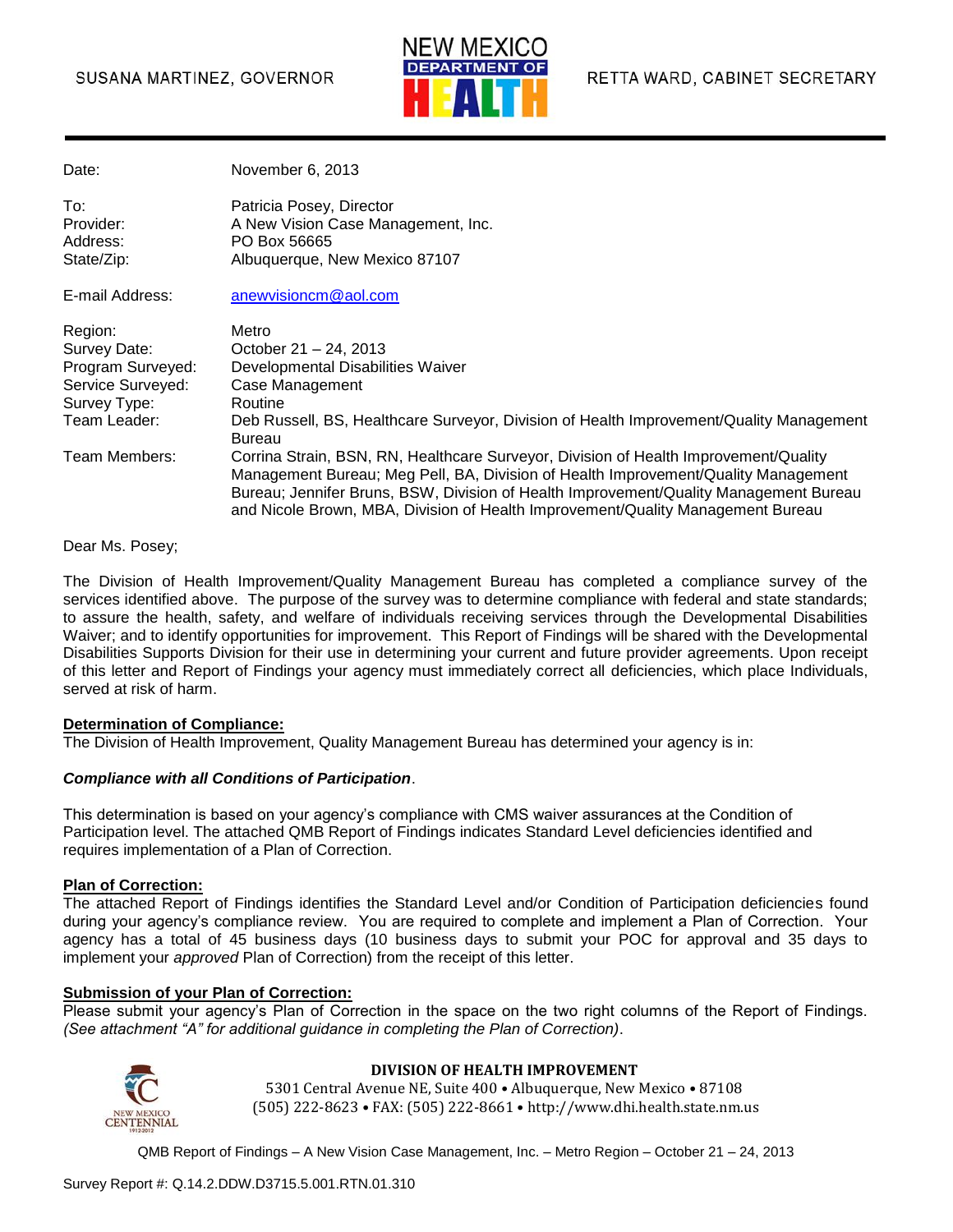Within 10 business days of receipt of this letter, your agency Plan of Correction must be submitted to the parties below:

#### **1. Quality Management Bureau, Attention: Plan of Correction Coordinator 5301 Central Ave. NE Suite 400 Albuquerque, NM 87108**

#### **2. Developmental Disabilities Supports Division Regional Office for region of service surveyed**

Upon notification from QMB that your *Plan of Correction has been approved*, you must implement all remedies and corrective actions to come into compliance. If your Plan of Correction is denied, you must resubmit a revised plan as soon as possible for approval, as your POC approval and all remedies must be completed within 45 business days of the receipt of this letter.

Failure to submit your POC within the allotted 10 business days or complete and implement your Plan of Correction within the total 45 business days allowed may result in the imposition of a \$200 per day Civil Monetary Penalty until it is received, completed and/or implemented.

#### **Request for Informal Reconsideration of Findings (IRF):**

If you disagree with a finding of deficient practice, you have 10 business days upon receipt of this notice to request an IRF. Submit your request for an IRF in writing to:

> QMB Deputy Bureau Chief 5301 Central Ave NE Suite #400 Albuquerque, NM 87108 Attention: IRF request

See Attachment "C" for additional guidance in completing the request for Informal Reconsideration of Findings. The request for an IRF will not delay the implementation of your Plan of Correction, which must be completed within 45 total business days (10 business days to submit your POC for approval and 35 days to implement your *approved* Plan of Correction). Providers may not appeal the nature or interpretation of the standard or regulation, the team composition or sampling methodology. If the IRF approves the modification or removal of a finding, you will be advised of any changes.

Please call the Plan of Correction Coordinator at 505-699-9356 if you have questions about the Report of Findings or Plan of Correction. Thank you for your cooperation and for the work you perform.

Sincerely,

Deb Russell

Deb Russell, BS Team Lead/Healthcare Surveyor Division of Health Improvement Quality Management Bureau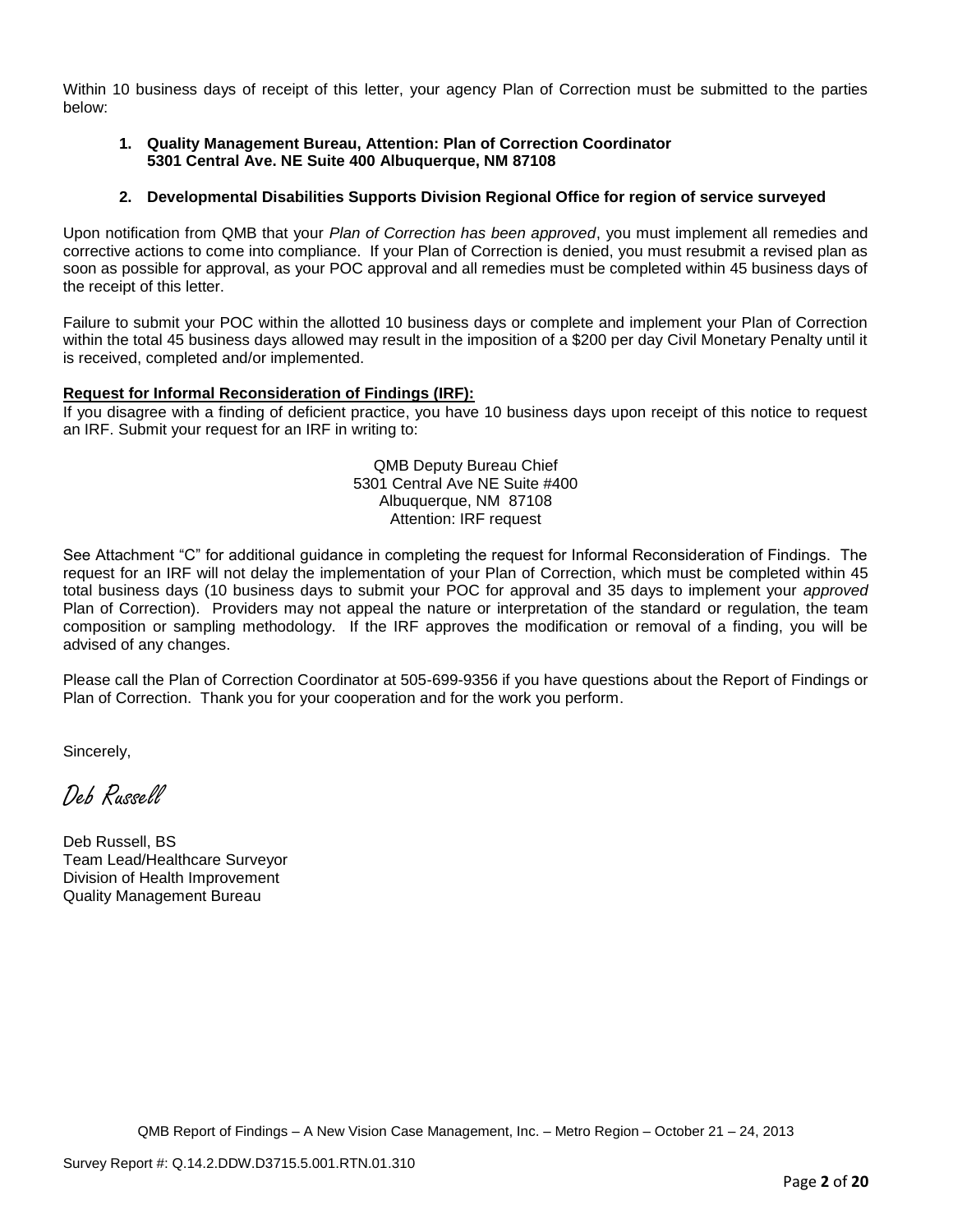| Entrance Conference Date:               |                                                                                                                                                       | Agency declined by the Vice President #63 when they were offered<br>an entrance meeting, as they were familiar with the process. |  |
|-----------------------------------------|-------------------------------------------------------------------------------------------------------------------------------------------------------|----------------------------------------------------------------------------------------------------------------------------------|--|
| <b>Exit Conference Date:</b>            | October 24, 2013                                                                                                                                      |                                                                                                                                  |  |
| Present:                                | A New Vision Case Management, Inc.<br>Patricia Posey, President, Executive Director<br>Elaine Sweeney, Vice President<br>Josie Pflieger, Case Manager |                                                                                                                                  |  |
|                                         | DOH/DHI/QMB                                                                                                                                           | Deb Russell, BS, Team Lead/Healthcare Surveyor<br>Meg Pell, Healthcare Surveyor<br>Corrina Strain, Healthcare Surveyor           |  |
| <b>Administrative Locations Visited</b> | Number:                                                                                                                                               |                                                                                                                                  |  |
| <b>Total Sample Size</b>                | Number:                                                                                                                                               | 28<br>4 - Jackson Class Members<br>24 - Non- <i>Jackson</i> Class Members                                                        |  |
| Persons Served Records Reviewed         | Number:                                                                                                                                               | 28                                                                                                                               |  |
| Case Managers Interviewed               | Number:                                                                                                                                               | 14                                                                                                                               |  |
| Case Mgt Personnel Records Reviewed     | Number:                                                                                                                                               | 14                                                                                                                               |  |

Administrative Files Reviewed

- Medicaid Billing/Reimbursement Records for all Services Provided
- Accreditation Records
- Individual Medical and Program Case Files, including, but not limited to:
	- o Individual Service Plans
		- o Progress on Identified Outcomes
		- o Healthcare Plans
		- o Medical Emergency Response Plans
		- o Therapy Evaluations and Plans
		- o Healthcare Documentation Regarding Appointments and Required Follow-Up
		- o Other Required Health Information
- Internal Incident Management Reports and System Process
- Personnel Files
- Staff Training Records, Including Competency Interviews with Staff
- Agency Policy and Procedure Manual
- Caregiver Criminal History Screening Records
- Consolidated Online Registry/Employee Abuse Registry
- Quality Assurance / Improvement Plan

CC: Distribution List: DOH - Division of Health Improvement

- DOH Developmental Disabilities Supports Division
- DOH Office of Internal Audit
- HSD Medical Assistance Division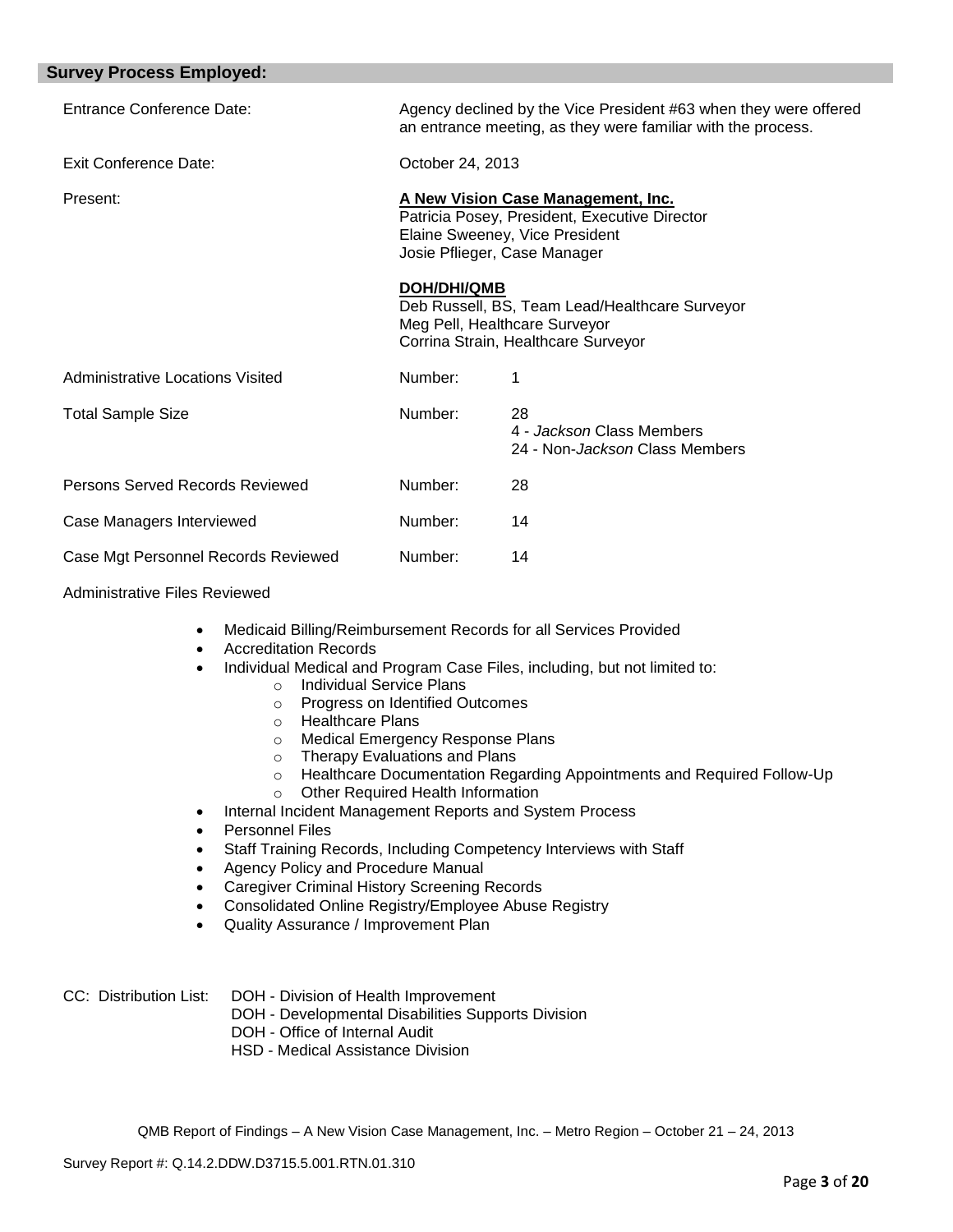## **Attachment A**

## **Provider Instructions for Completing the QMB Plan of Correction (POC) Process**

### *Introduction:*

After a QMB Compliance Survey, your QMB Report of Findings will be sent to you via e-mail.

Each provider must develop and implement a Plan of Correction (POC) that identifies specific quality assurance and quality improvement activities the agency will implement to correct deficiencies and prevent continued deficiencies and non-compliance.

Agencies must submit their Plan of Correction within ten (10) business days from the date you receive the QMB Report of Findings. (Providers who do not submit a POC within 10 business days may be referred to the Internal Review Committee [IRC] for possible actions or sanctions).

Agencies must fully implement their approved Plan of Correction within 45 business days (10 business days to submit your POC for approval and 35 days to implement your approved Plan of Correction) from the date they receive the QMB Report of Findings (Providers who fail to complete a POC within the 45 business days allowed will be referred to the IRC for possible actions or sanctions.)

If you have questions about the Plan of Correction process, call the QMB Deputy Chief/Plan of Correction Coordinator at 505-222-8650 or email at Crystal.Lopez-Beck@state.nm.us. Requests for technical assistance must be requested through your Regional DDSD Office.

The POC process cannot resolve disputes regarding findings. If you wish to dispute a finding on the official Report of Findings, you must file an Informal Reconsideration of Findings (IRF) request within ten (10) business days of receiving your report. Please note that you must still submit a POC for findings that are in question (see Attachment "C").

## *Instructions for Completing Agency POC:*

#### *Required Content*

Your Plan of Correction should provide a step-by-step description of the methods to correct each deficient practice to prevent recurrence and information that ensures the regulation cited is in compliance. The remedies noted in your POC are expected to be added to your Agency's required, annual Quality Assurance Plan.

If a deficiency has already been corrected, the plan should state how it was corrected, the completion date (date the correction was accomplished), and how possible recurrence of the deficiency will be prevented.

#### *The Plan of Correction must address the six required Center for Medicare and Medicaid Services (CMS) core elements to address each deficiency cited in the Report of Findings:*

- 1. How the specific and realistic corrective action will be accomplished for individuals found to have been affected by the deficient practice.
- 2. How the agency will identify other individuals who have the potential to be affected by the same deficient practice, and how the agency will act to protect individuals in similar situations.
- 3. What QA measures will be put into place or systemic changes made to ensure that the deficient practice will not recur
- 4. Indicate how the agency plans to monitor its performance to make sure that solutions are sustained. The agency must develop a QA plan for ensuring that correction is achieved and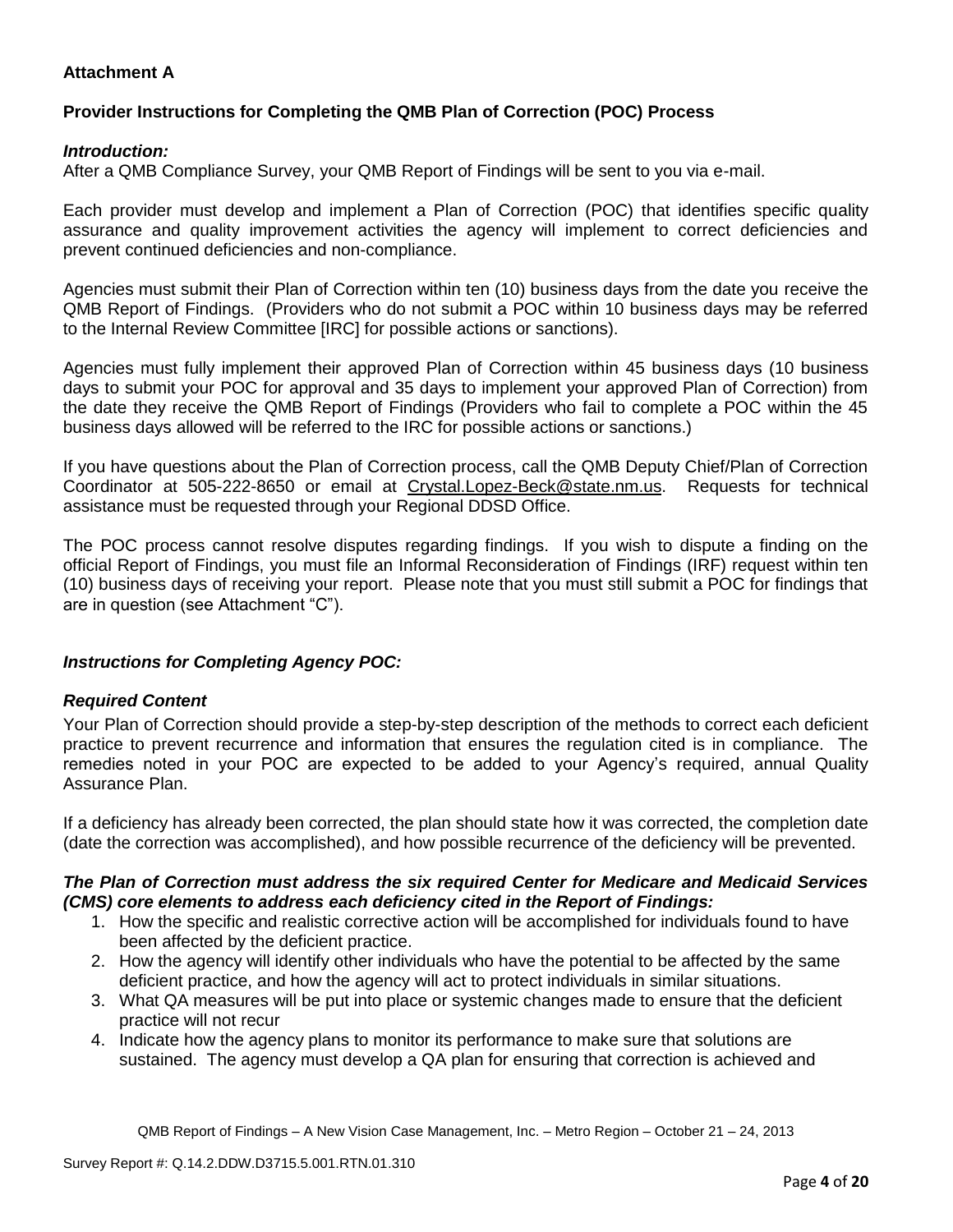sustained. This QA plan must be implemented, and the corrective action evaluated for its effectiveness. The plan of correction is integrated into the agency quality assurance system; and

- 5. Include dates when corrective action will be completed. The corrective action completion dates must be acceptable to the State.
- 6. The POC must be signed and dated by the agency director or other authorized official.

*The following details should be considered when developing your Plan of Correction:*

- Details about how and when Consumer, Personnel and Residential files are audited by Agency personnel to ensure they contain required documents;
- Information about how Medication Administration Records are reviewed to verify they contain all required information before they are distributed, as they are being used, and after they are completed;
- Your processes for ensuring that all staff are trained in Core Competencies, Abuse, Neglect and Exploitation Reporting, and Individual-Specific service requirements, etc;
- How accuracy in Billing/Reimbursement documentation is assured;
- How health, safety is assured;
- For Case Management Providers, how Individual Specific Plans are reviewed to verify they meet requirements, how the timeliness of LOC packet submissions and consumer visits are tracked;
- Your process for gathering, analyzing and responding to Quality data indicators; and,
- Details about Quality Targets in various areas, current status, analyses about why targets were not met, and remedies implemented.

*Note:* **Instruction or in-service of staff alone may not be a sufficient plan of correction.** This is a good first step toward correction, but additional steps should be taken to ensure the deficiency is corrected and will not recur.

## *Completion Dates*

- The plan of correction must include a **completion date** (entered in the far right-hand column) for each finding. Be sure the date is **realistic** in the amount of time your Agency will need to correct the deficiency; not to exceed 45 total business days.
- Direct care issues should be corrected immediately and monitored appropriately.
- Some deficiencies may require a staged plan to accomplish total correction.
- Deficiencies requiring replacement of equipment, etc., may require more time to accomplish correction but should show reasonable time frames.

## *Initial Submission of the Plan of Correction Requirements*

- 1. The Plan of Correction must be completed on the official QMB Survey Report of Findings/Plan of Correction Form and received by QMB within ten (10) business days from the date you received the report of findings.
- 2. For questions about the POC process, call the QMB Deputy Chief/POC Coordinator, Crystal Lopez-Beck at 505-222-8650 for assistance.
- 3. For Technical Assistance (TA) in developing or implementing your POC, contact your Regional DDSD Office.
- 4. Submit your POC to Crystal Lopez-Beck, Deputy Chief/POC Coordinator in any of the following ways:
	- a. Electronically at Crystal.Lopez-Beck@state.nm.us *(preferred method)*
		- b. Fax to 505-222-8661, or
		- c. Mail to POC Coordinator, 5301 Central Avenue NE, Suite 400, Albuquerque, NM 87108
- 5. Do not submit supporting documentation (evidence of compliance) to QMB until after your POC has been approved by the QMB.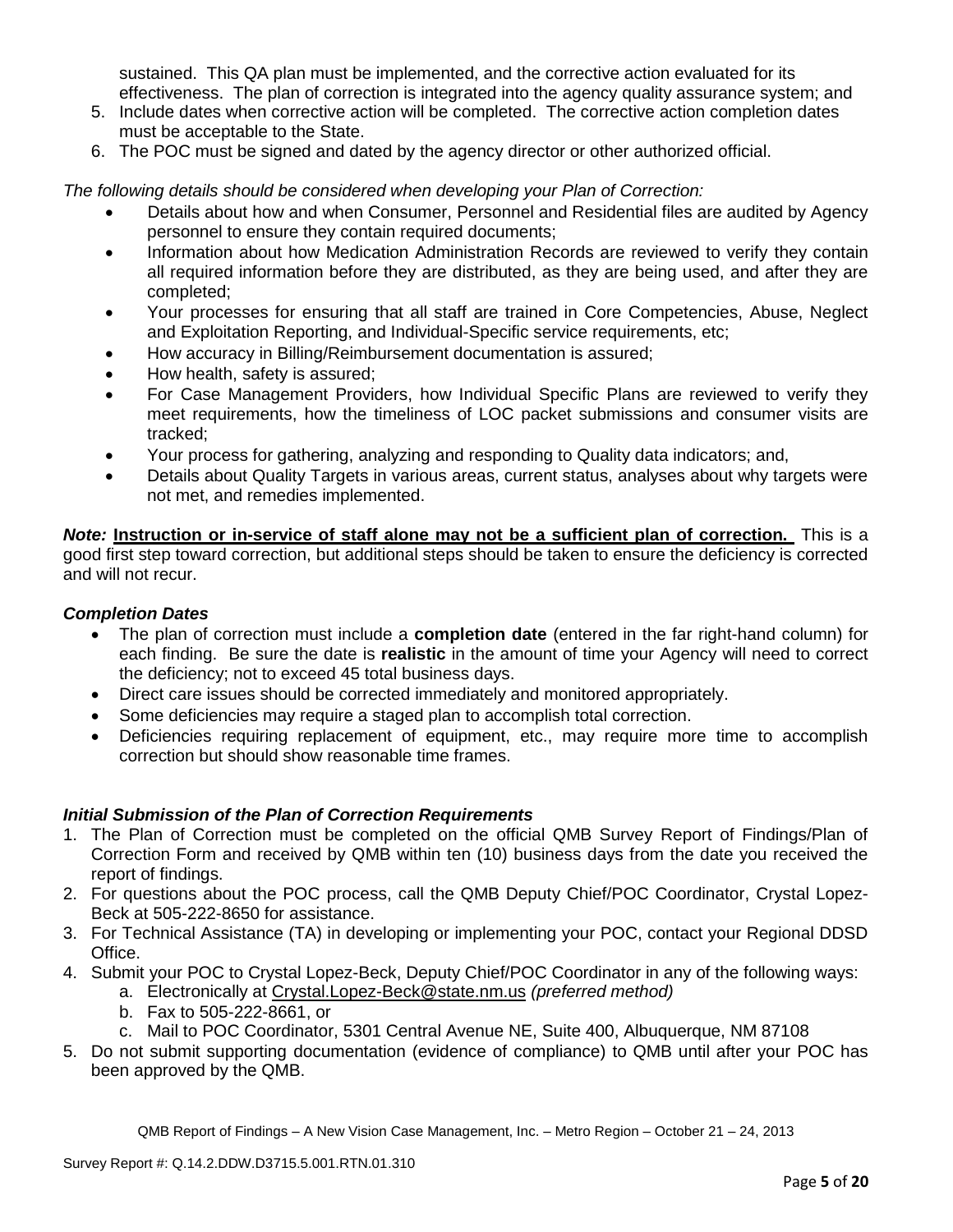- 6. QMB will notify you when your POC has been "approved" or "denied."
	- a. During this time, whether your POC is "approved," or "denied," you will have a maximum of 45 business days from the date of receipt of your Report of Findings to correct all survey deficiencies.
	- b. If your POC is denied, it must be revised and resubmitted as soon as possible, as the 45 business day limit is in effect.
	- c. If your POC is denied a second time your agency may be referred to the Internal Review Committee.
	- d. You will receive written confirmation when your POC has been approved by QMB and a final deadline for completion of your POC.
	- e. Please note that all POC correspondence will be sent electronically unless otherwise requested.
- 7. Failure to submit your POC within 10 business days without prior approval of an extension by QMB will result in a referral to the Internal Review Committee and the possible implementation of monetary penalties and/or sanctions.

### *POC Document Submission Requirements*

Once your POC has been approved by the QMB Plan of Correction Coordinator you must submit copies of documents as evidence that all deficiencies have been corrected, as follows.

- 1. Your internal documents are due within a *maximum* of 45 business days of receipt of your Report of Findings.
- 2. You may submit your documents by postal mail (paper hard copy or on a disc), fax, or electronically (scanned and attached to e-mails).
- 3. All submitted documents *must be annotated*; please be sure the tag numbers and Identification numbers are indicated on each document submitted. Documents which are not annotated with the Tag number and Identification number may not be accepted.
- 4. Do not submit original documents; Please provide copies or scanned electronic files for evidence. Originals must be maintained in the agency file(s) per DDSD Standards.
- 5. In lieu of some documents, you may submit copies of file or home audit forms that clearly indicate cited deficiencies have been corrected, other attestations of correction must be approved by the Plan of Correction Coordinator prior to their submission.
- 6. When billing deficiencies are cited, you must provide documentation to justify billing and/or void and adjust forms submitted to Xerox State Healthcare, LLC. for the deficiencies cited in the Report of Findings. In addition to this, we ask that you submit:
	- a. Evidence of an internal audit of billing/reimbursement conducted for a sample of individuals and timeframes of your choosing to verify POC implementation;
	- b. Copies of "void and adjust" forms submitted to Xerox State Healthcare, LLC to correct all unjustified units identified and submitted for payment during your internal audit.

Revisions, Modifications or Extensions to your Plan of Correction (post QMB approval) must be made in writing and submitted to the Deputy Chief at QMB, prior to the due date and are approved on a case-bycase basis. No changes may be made to your POC or the timeframes for implementation without written approval of the POC Coordinator.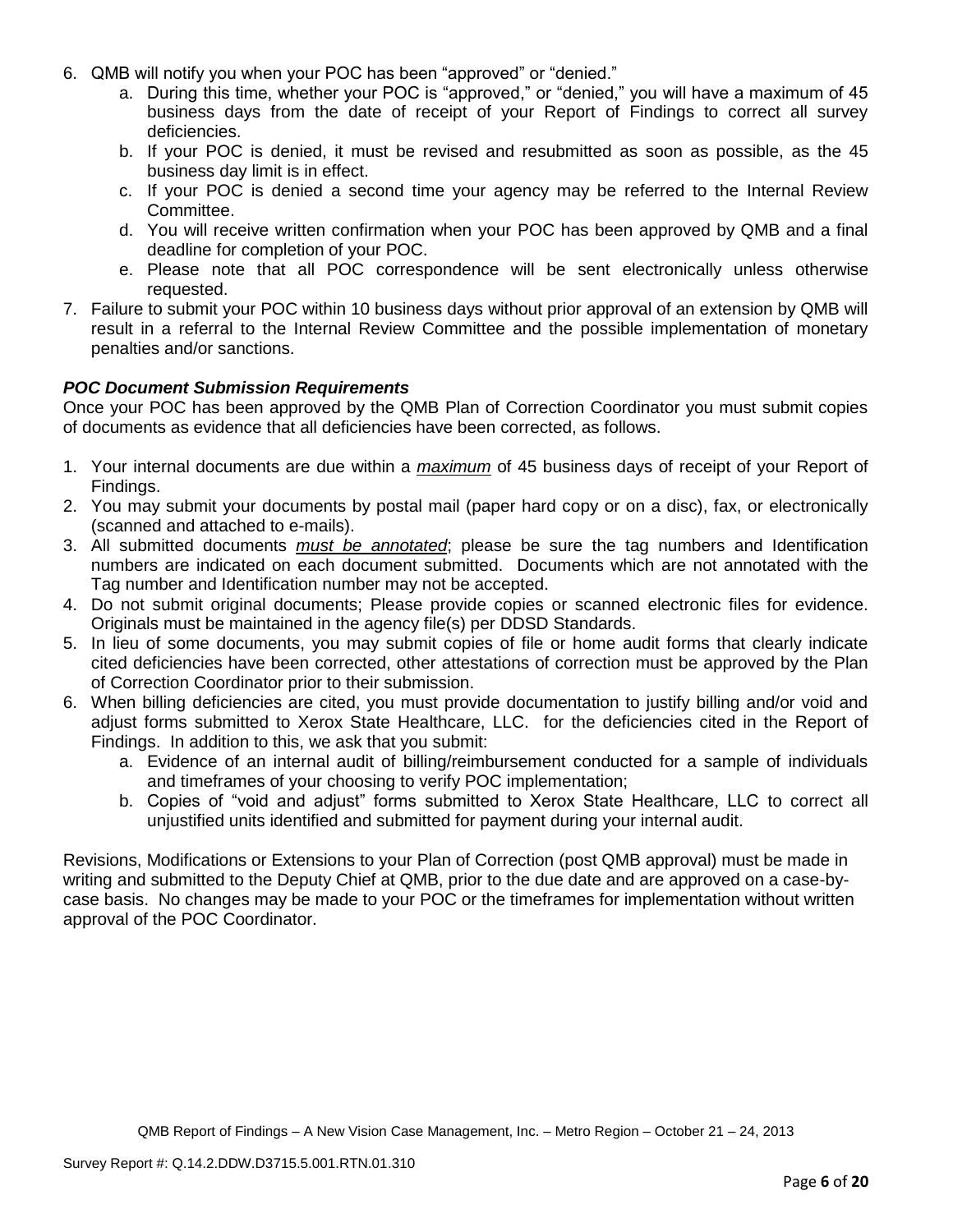## **Department of Health, Division of Health Improvement QMB Determination of Compliance Process**

The Division of Health Improvement, Quality Management Bureau (QMB) surveys compliance of the Developmental Disabilities Waiver (DDW) standards and state and federal regulations. QMB has grouped the CMS assurances into five Service Domains: Level of Care; Plan of Care; Qualified Providers; Health, Welfare and Safety; and Administrative Oversight (note that Administrative Oversight listed in this document is not the same as the CMS assurance of Administrative Authority. Used in this context it is related to the agency's operational policies and procedures, Quality Management system and Medicaid billing and reimbursement process.)

The QMB Determination of Compliance process is based on the provider's compliance or noncompliance with standards and regulations identified in the QMB Report of Findings. All deficiencies (non-compliance with standards and regulations) are identified and cited as either a Standard level deficiency or a Condition of Participation level deficiency in the QMB Reports of Findings. All deficiencies require corrective action when non-compliance is identified.

Within the QMB Service Domains there are fundamental regulations, standards, or policies with which a provider must be in essential compliance in order to ensure the health and welfare of individuals served known as Conditions of Participation (CoPs).

The Determination of Compliance for each service type is based on a provider's compliance with CoPs in three (3) Service Domains.

Case Management Services:

- Level of Care
- Plan of Care
- Qualified Providers

Community Inclusion Supports/ Living Supports:

- Qualified Provider
- Plan of Care
- Health, Welfare & Safety

# **Conditions of Participation (CoPs)**

A CoP is an identified fundamental regulation, standard, or policy with which a provider must be in compliance in order to ensure the health and welfare of individuals served. CoPs are based on the Centers for Medicare and Medicaid Services, Home and Community-Based Waiver required assurances. A provider must be in compliance with CoPs to participate as a waiver provider.

QMB surveyors use professional judgment when reviewing the critical elements of each standard and regulation to determine when non-compliance with a standard level deficiency rises to the level of a CoP out of compliance. Only some deficiencies can rise to the level of a Comp. (See the next section for a list of CoPs.) The QMB survey team analyzes the relevant finding in terms of scope, actual harm or potential for harm, unique situations, patterns of performance, and other factors to determine if there is the potential for a negative outcome which would rise to the level of a CoP. A Standard level deficiency becomes a CoP out of compliance when the team's analysis establishes that there is an identified potential for significant harm or actual harm. It is then cited as a CoP out of compliance. If the deficiency does not rise to the level of a CoP out of compliance, it is cited as a Standard Level Deficiency.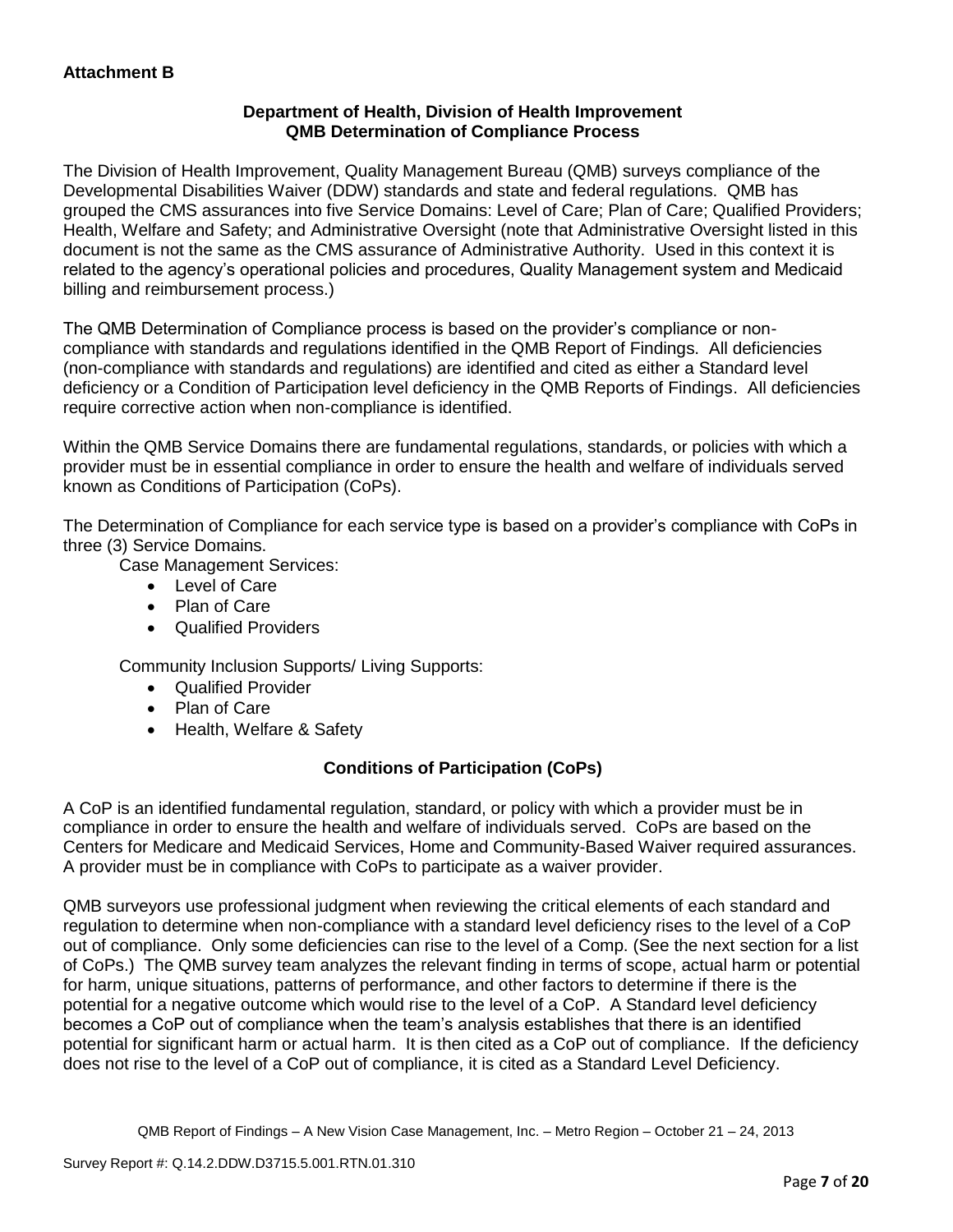The Division of Health Improvement (DHI) and the Developmental Disabilities Supports Division (DDSD) collaborated to revise the current Conditions of Participation (CoPs). There are seven Conditions of Participation in which providers must be in compliance.

## **CoPs and Service Domains for Case Management Supports are as follows:**

## **Service Domain: Level of Care**

- Condition of Participation:
- 1. **Level of Care**: The Case Manager shall complete all required elements of the Long Term Care Assessment Abstract (LTCAA) to ensure ongoing eligibility for waiver services.

# **Service Domain: Plan of Care**

Condition of Participation:

2. **Individual Service Plan (ISP) Creation and Development**: Each individual shall have an ISP. The ISP shall be developed in accordance with DDSD regulations and standards and is updated at least annually or when warranted by changes in the individual's needs.

Condition of Participation:

3. **ISP Monitoring and Evaluation:** The Case Manager shall ensure the health and welfare of the individual through monitoring the implementation of ISP desired outcomes.

## **CoPs and Service Domain for ALL Service Providers is as follows:**

## **Service Domain: Qualified Providers**

- Condition of Participation:
- 4. **Qualified Providers**: Agencies shall ensure support staff has completed criminal background screening and all mandated trainings as required by the DDSD.

## **CoPs and Service Domains for Living Supports and Inclusion Supports are as follows:**

#### **Service Domain: Plan of Care**

Condition of Participation:

5. **ISP Implementation**: Services provided shall be consistent with the components of the ISP and implemented to achieve desired outcomes.

## **Service Domain: Health, Welfare & Safety**

Condition of Participation:

6. **Individual Health, Safety and Welfare: (Safety)** Individuals have the right to live and work in a safe environment.

Condition of Participation:

7. **Individual Health, Safety and Welfare (Healthcare Oversight)**: The provider shall support individuals to access needed healthcare services in a timely manner. Nursing, healthcare services and healthcare oversight shall be available and provided as needed to address individuals' health, safety and welfare.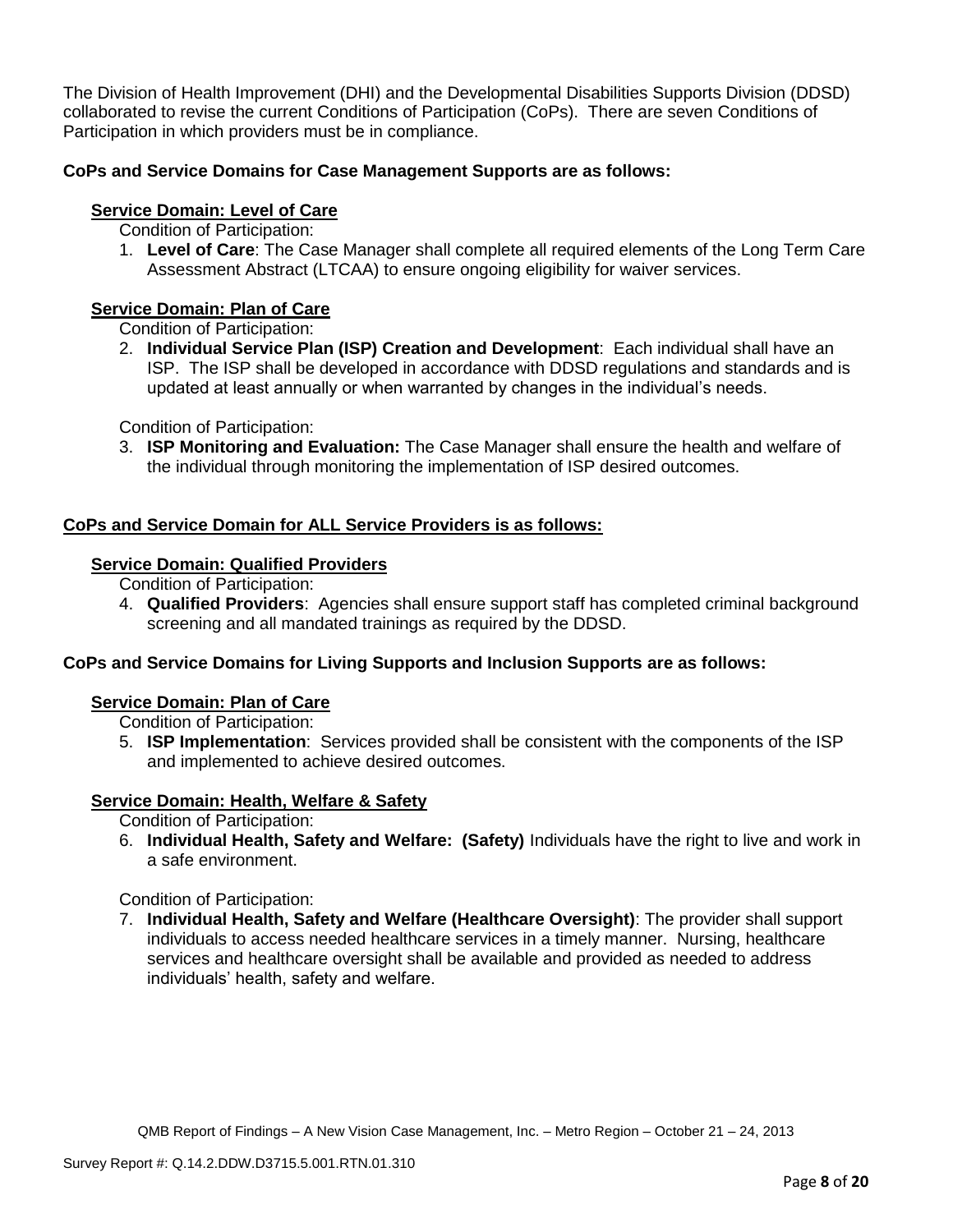### **QMB Compliance Determinations**

#### Compliance with Conditions of Participation

The QMB determination of *Compliance with Conditions of Participation* indicates that a provider is in compliance with all Conditions of Participation, (CoP). The agency has obtained a level of compliance such that there is a minimal potential for harm to individuals' health and safety. To qualify for a determination of Compliance with Conditions of Participation, the provider must be in compliance with all Conditions of Participation in all relevant Service Domains. The agency may also have Standard level deficiencies (deficiencies which are not at the condition level) out of compliance in any of the Service Domains.

### Partial-Compliance with Conditions of Participation

The QMB determination of *Partial-Compliance with Conditions of Participation* indicates that a provider is out of compliance with Conditions of Participation in one (1) to two (2) Service Domains. The agency may have one or more Condition level tags within a Service Domain. This partialcompliance, if not corrected, may result in a serious negative outcome or the potential for more than minimal harm to individuals' health and safety. The agency may also have Standard level deficiencies (deficiencies which are not at the condition level) in any of the Service Domains.

Providers receiving a repeat determination of Partial-Compliance for repeat deficiencies at the level of a Condition in any Service Domain may be referred by the Quality Management Bureau to the Internal Review Committee (IRC) for consideration of remedies and possible actions or sanctions.

### Non-Compliance with Conditions of Participation

The QMB determination of *Non-Compliance with Conditions of Participation* indicates a provider is significantly out of compliance with Conditions of Participation in multiple Service Domains. The agency may have one or more Condition level tags in each of 3 relevant Service Domains. This non-compliance, if not corrected, may result in a serious negative outcome or the potential for more than minimal harm to individuals' health and safety. The agency may also have Standard level deficiencies (deficiencies which are not at the condition level) in any of the Service Domains

Providers receiving a repeat determination of Non-Compliance will be referred by Quality Management Bureau to the Internal Review Committee (IRC) for consideration of remedies and possible actions or sanctions.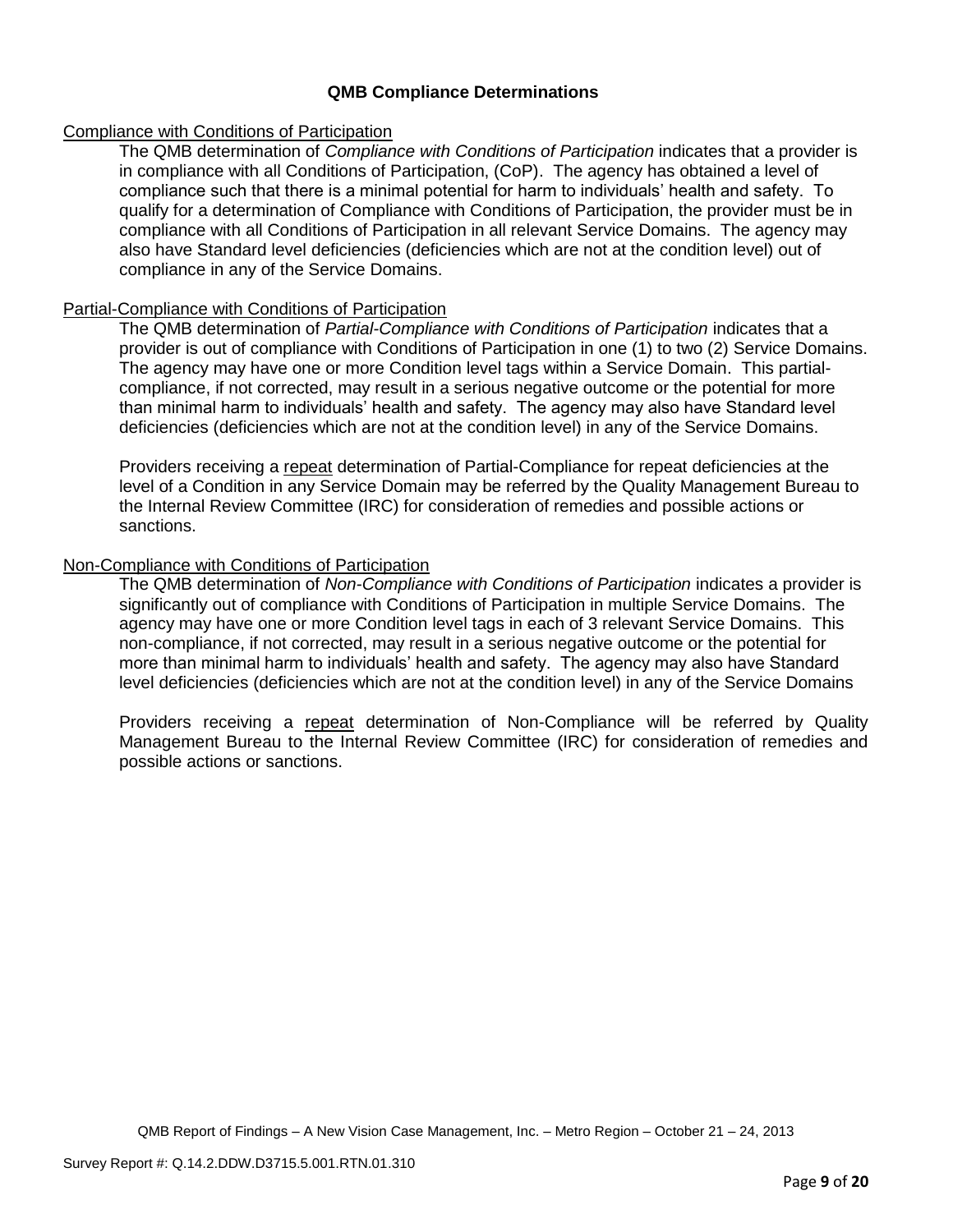### **Guidelines for the Provider Informal Reconsideration of Finding (IRF) Process**

## **Introduction:**

Throughout the QMB Survey process, surveyors are openly communicating with providers. Open communication means surveyors have clarified issues and/or requested missing information before completing the review through the use of the signed/dated "Document Request," or "Administrative Needs," etc. forms. Regardless, there may still be instances where the provider disagrees with a specific finding. Providers may use the following process to informally dispute a finding.

# **Instructions:**

- 1. The Informal Reconsideration of the Finding (IRF) request must be received in writing to the QMB Deputy Bureau Chief **within 10 business days** of receipt of the final Report of Findings.
- 2. The written request for an IRF *must* be completed on the QMB Request for Informal Reconsideration of Finding form available on the QMB website:<http://dhi.health.state.nm.us/qmb>
- 3. The written request for an IRF must specify in detail the request for reconsideration and why the finding is inaccurate.
- 4. The IRF request must include all supporting documentation or evidence.
- 5. If you have questions about the IRF process, email the IRF Chairperson, Crystal Lopez-Beck at [crystal.lopez-beck@state.nm.us](mailto:crystal.lopez-beck@state.nm.us) for assistance.

# **The following limitations apply to the IRF process:**

- The written request for an IRF and all supporting evidence must be received within 10 business days.
- Findings based on evidence requested during the survey and not provided may not be subject to reconsideration.
- The supporting documentation must be new evidence not previously reviewed or requested by the survey team.
- Providers must continue to complete their Plan of Correction during the IRF process
- Providers may not request an IRF to challenge the sampling methodology.
- Providers may not request an IRF based on disagreement with the nature of the standard or regulation.
- Providers may not request an IRF to challenge the team composition.
- Providers may not request an IRF to challenge the DHI/QMB determination of compliance or the length of their DDSD provider contract.

A Provider forfeits the right to an IRF if the request is not received within 10 business days of receiving the report and/or does not include all supporting documentation or evidence to show compliance with the standards and regulations.

The IRF Committee will review the request, the Provider will be notified in writing of the ruling; no face-toface meeting will be conducted.

When a Provider requests that a finding be reconsidered, it does not stop or delay the Plan of Correction process. **Providers must continue to complete the Plan of Correction, including the finding in dispute regardless of the IRF status.** If a finding is removed or modified, it will be noted and removed or modified from the Report of Findings. It should be noted that in some cases a Plan of Correction may be completed prior to the IRF process being completed. The provider will be notified in writing on the decisions of the IRF committee.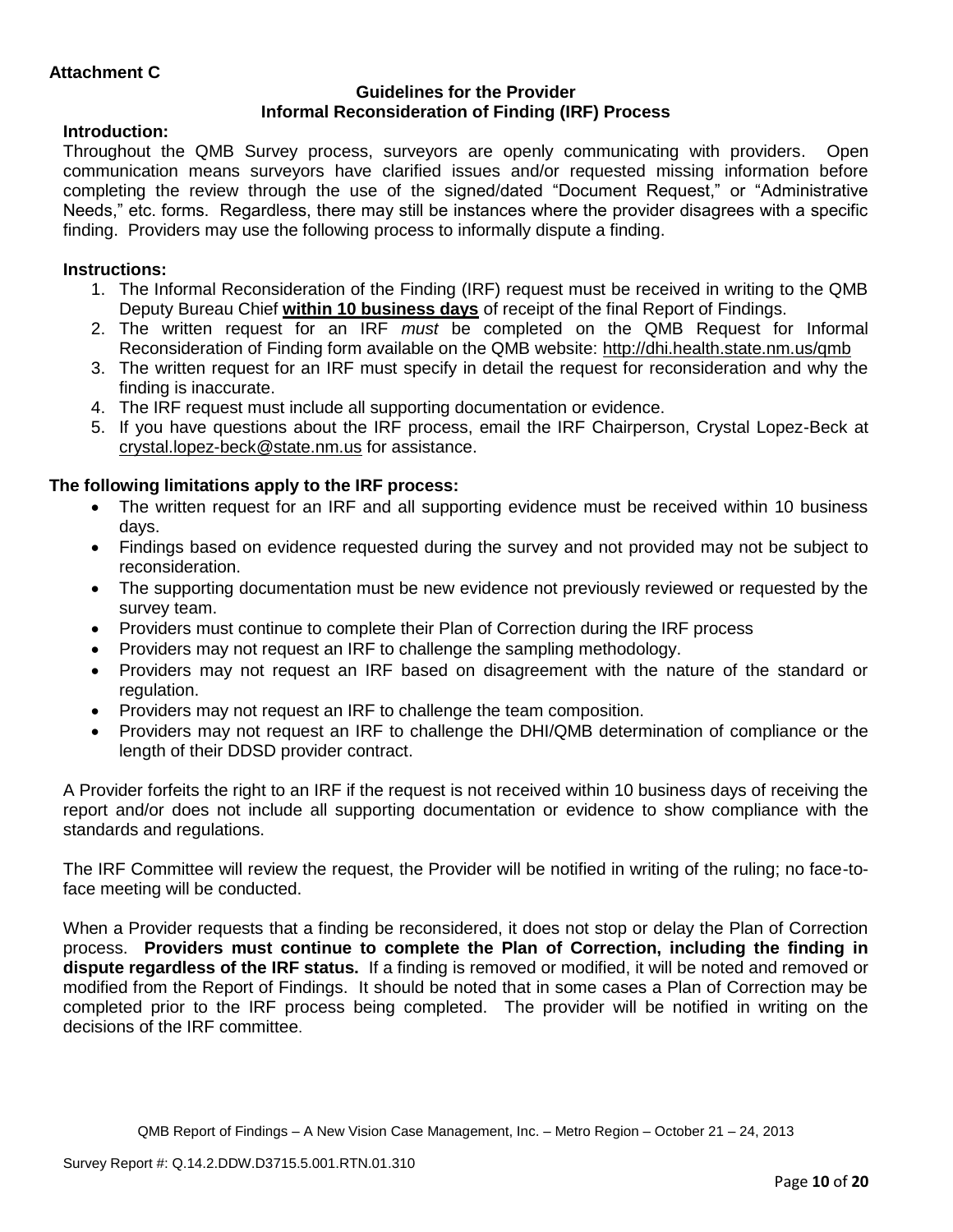| A New Vision Case Management, Inc. - Metro Region |
|---------------------------------------------------|
| Developmental Disabilities Waiver                 |
| Case Management                                   |
| <b>Routine Survey</b>                             |
| October 21 – 24, 2013                             |
|                                                   |

| <b>Standard of Care</b>                                                                                                                                                                                                                                                                                                                                                                                                                                                                                                                                                                                                                                                                                                                                                                                                                                                                                                                                                                                                                                                                                                                                           | <b>Deficiencies</b>                                                                                                                                                                                                                                                                                                                                                                                                                                                                                                                                                                                                                                                                                                                                                                                                             | <b>Agency Plan of Correction, On-going</b><br><b>QA/QI &amp; Responsible Party</b>                                                                                                                                                                                   | <b>Date</b><br><b>Due</b> |  |  |
|-------------------------------------------------------------------------------------------------------------------------------------------------------------------------------------------------------------------------------------------------------------------------------------------------------------------------------------------------------------------------------------------------------------------------------------------------------------------------------------------------------------------------------------------------------------------------------------------------------------------------------------------------------------------------------------------------------------------------------------------------------------------------------------------------------------------------------------------------------------------------------------------------------------------------------------------------------------------------------------------------------------------------------------------------------------------------------------------------------------------------------------------------------------------|---------------------------------------------------------------------------------------------------------------------------------------------------------------------------------------------------------------------------------------------------------------------------------------------------------------------------------------------------------------------------------------------------------------------------------------------------------------------------------------------------------------------------------------------------------------------------------------------------------------------------------------------------------------------------------------------------------------------------------------------------------------------------------------------------------------------------------|----------------------------------------------------------------------------------------------------------------------------------------------------------------------------------------------------------------------------------------------------------------------|---------------------------|--|--|
| Service Domain: Plan of Care - ISP Development & Monitoring: Service plans address all participates' assessed needs (including                                                                                                                                                                                                                                                                                                                                                                                                                                                                                                                                                                                                                                                                                                                                                                                                                                                                                                                                                                                                                                    |                                                                                                                                                                                                                                                                                                                                                                                                                                                                                                                                                                                                                                                                                                                                                                                                                                 |                                                                                                                                                                                                                                                                      |                           |  |  |
|                                                                                                                                                                                                                                                                                                                                                                                                                                                                                                                                                                                                                                                                                                                                                                                                                                                                                                                                                                                                                                                                                                                                                                   | health and safety risk factors) and goals, either by waiver services or through other means. Services plans are updated or revised at<br>least annually or when warranted by changes in the waiver participants' needs.                                                                                                                                                                                                                                                                                                                                                                                                                                                                                                                                                                                                         |                                                                                                                                                                                                                                                                      |                           |  |  |
|                                                                                                                                                                                                                                                                                                                                                                                                                                                                                                                                                                                                                                                                                                                                                                                                                                                                                                                                                                                                                                                                                                                                                                   |                                                                                                                                                                                                                                                                                                                                                                                                                                                                                                                                                                                                                                                                                                                                                                                                                                 |                                                                                                                                                                                                                                                                      |                           |  |  |
| Tag #1A08 Agency Case File                                                                                                                                                                                                                                                                                                                                                                                                                                                                                                                                                                                                                                                                                                                                                                                                                                                                                                                                                                                                                                                                                                                                        | <b>Standard Level Deficiency</b>                                                                                                                                                                                                                                                                                                                                                                                                                                                                                                                                                                                                                                                                                                                                                                                                |                                                                                                                                                                                                                                                                      |                           |  |  |
| Developmental Disabilities (DD) Waiver Service<br>Standards effective 4/1/2007<br><b>CHAPTER 1 II. PROVIDER AGENCY</b><br><b>REQUIREMENTS:</b> The objective of these<br>standards is to establish Provider Agency policy,<br>procedure and reporting requirements for DD<br>Medicaid Waiver program. These requirements<br>apply to all such Provider Agency staff, whether<br>directly employed or subcontracting with the<br>Provider Agency. Additional Provider Agency<br>requirements and personnel qualifications may<br>be applicable for specific service standards.<br>D. Provider Agency Case File for the<br><b>Individual:</b> All Provider Agencies shall maintain<br>at the administrative office a confidential case<br>file for each individual. Case records belong to<br>the individual receiving services and copies shall<br>be provided to the receiving agency whenever<br>an individual changes providers. The record<br>must also be made available for review when<br>requested by DOH, HSD or federal government<br>representatives for oversight purposes. The<br>individual's case file shall include the following<br>requirements: | Based on record review, the Agency did not<br>maintain a complete and confidential case file at<br>the administrative office for 2 of 28 individuals.<br>Review of the Agency individual case files<br>revealed the following items were not found,<br>incomplete, and/or not current:<br><b>Other Individual Specific Evaluations &amp;</b><br><b>Examinations:</b><br>• Vision Exam<br><sup>o</sup> Individual #28 - As indicated by the DDSD<br>file matrix Vision Exams are to be<br>conducted every other year. No<br>documented evidence of exam was found.<br>• Physical Exam Follow-Up<br>° Individual #28 - As indicated by the<br>documentation reviewed, exam was<br>completed on 10/31/2012. Follow-up was to<br>be completed in 6 months. No documented<br>evidence of the follow-up being completed<br>was found. | <b>Provider:</b><br>State your Plan of Correction for the<br>deficiencies cited in this tag here: $\rightarrow$<br><b>Provider:</b><br>Enter your ongoing Quality Assurance/Quality<br>Improvement processes as it related to this tag<br>number here: $\rightarrow$ |                           |  |  |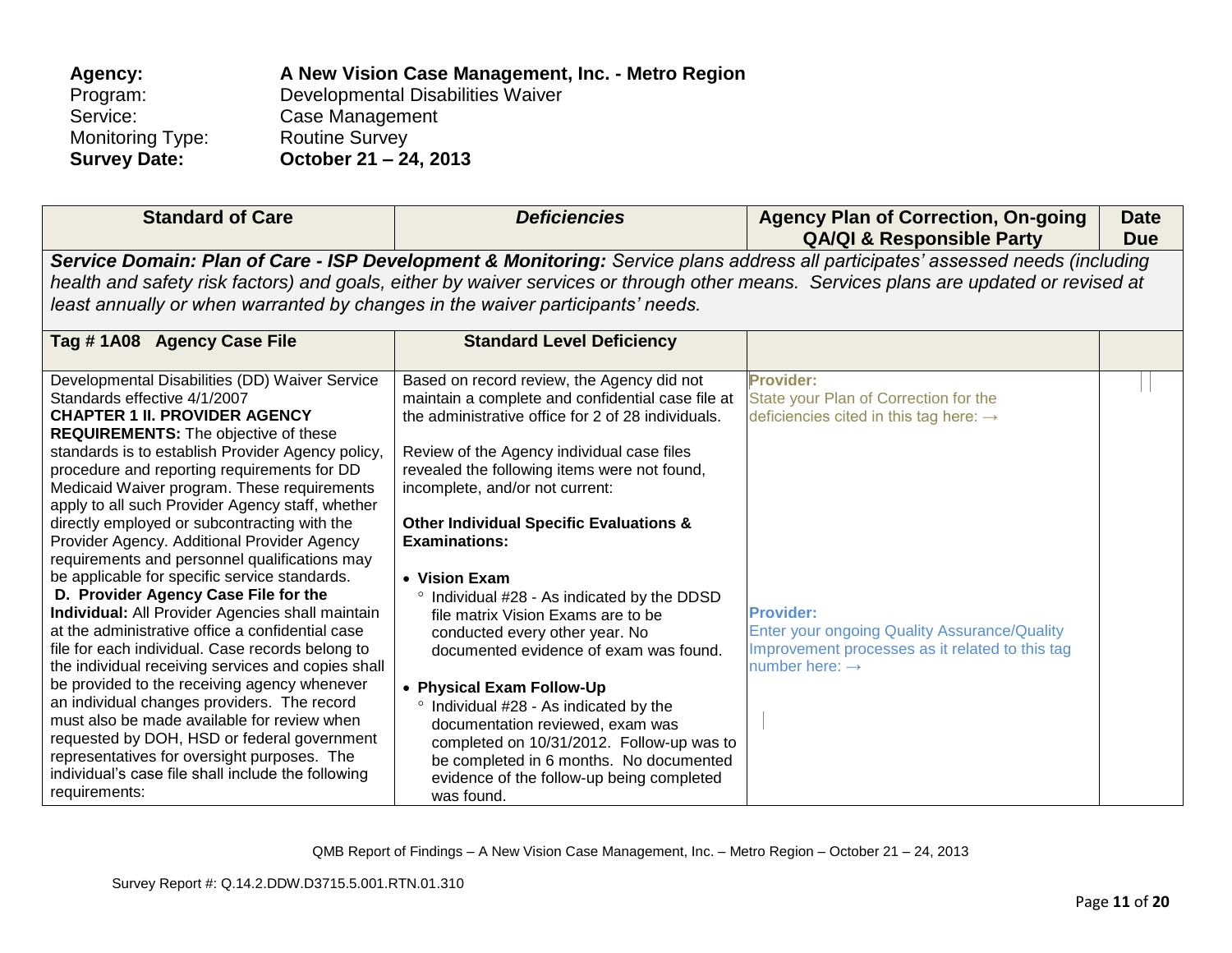| (1) Emergency contact information, including the    |  |  |
|-----------------------------------------------------|--|--|
| individual's address, telephone number,             |  |  |
| names and telephone numbers of relatives,           |  |  |
| or guardian or conservator, physician's             |  |  |
| name(s) and telephone number(s), pharmacy           |  |  |
| name, address and telephone number, and             |  |  |
| health plan if appropriate;                         |  |  |
| (2) The individual's complete and current ISP,      |  |  |
| with all supplemental plans specific to the         |  |  |
| individual, and the most current completed          |  |  |
| Health Assessment Tool (HAT);                       |  |  |
| (3) Progress notes and other service delivery       |  |  |
| documentation;                                      |  |  |
| (4) Crisis Prevention/Intervention Plans, if there  |  |  |
| are any for the individual;                         |  |  |
| (5) A medical history, which shall include at least |  |  |
| demographic data, current and past medical          |  |  |
| diagnoses including the cause (if known) of         |  |  |
| the developmental disability, psychiatric           |  |  |
| diagnoses, allergies (food, environmental,          |  |  |
| medications), immunizations, and most               |  |  |
| recent physical exam;                               |  |  |
| (6) When applicable, transition plans completed     |  |  |
| for individuals at the time of discharge from       |  |  |
| Fort Stanton Hospital or Los Lunas Hospital         |  |  |
| and Training School; and                            |  |  |
| (7) Case records belong to the individual           |  |  |
| receiving services and copies shall be              |  |  |
| provided to the individual upon request.            |  |  |
| (8) The receiving Provider Agency shall be          |  |  |
| provided at a minimum the following records         |  |  |
| whenever an individual changes provider             |  |  |
| agencies:                                           |  |  |
| (a) Complete file for the past 12 months;           |  |  |
| (b) ISP and quarterly reports from the current      |  |  |
| and prior ISP year;                                 |  |  |
| Intake information from original admission<br>(C)   |  |  |
| to services; and                                    |  |  |
| (d) When applicable, the Individual                 |  |  |
| Transition Plan at the time of discharge            |  |  |
| from Los Lunas Hospital                             |  |  |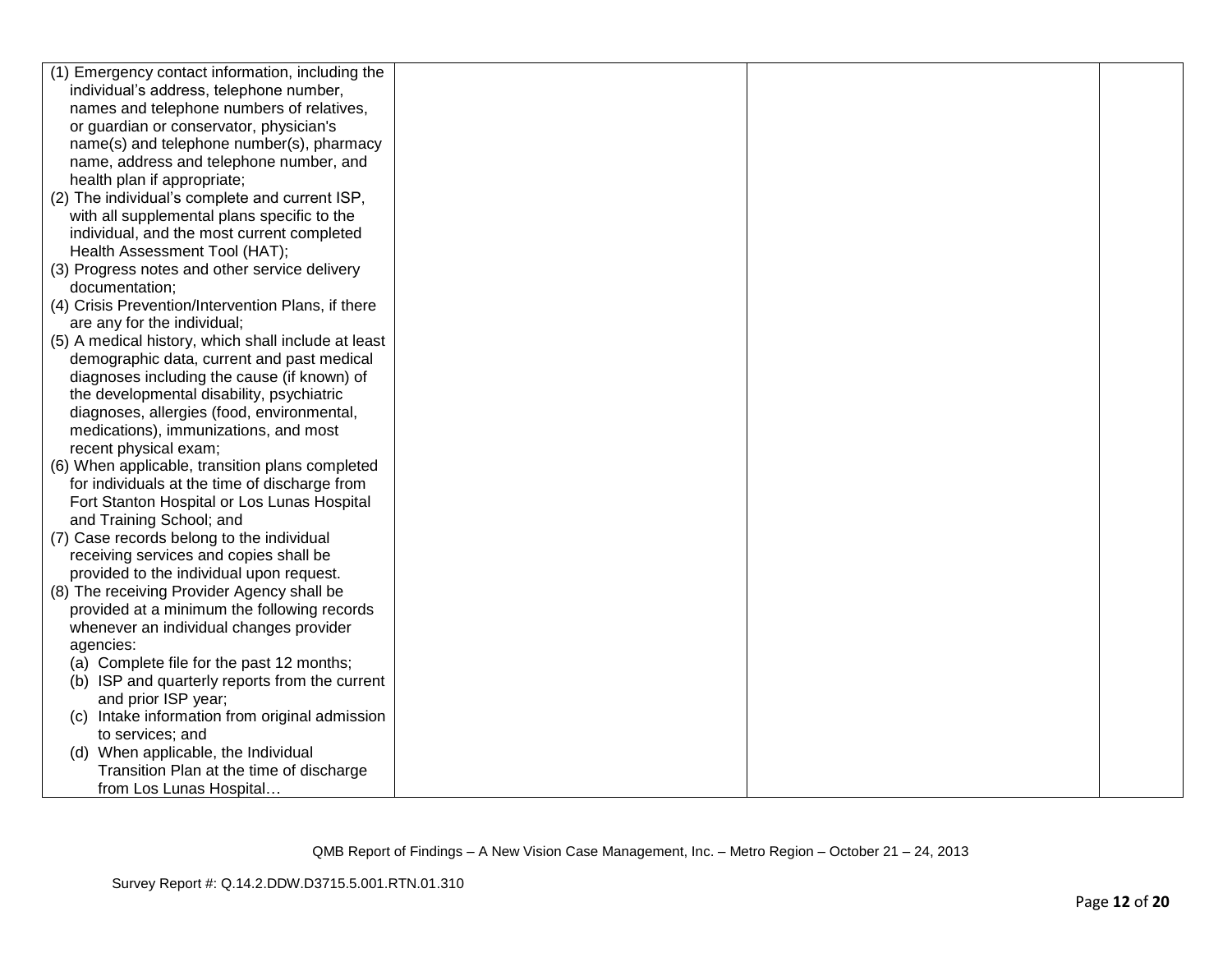| Tag # 4C07 Individual Service Planning                                                                                                                                                                                                                                                                                                                                                                                                                                                                                                                                                                                                                                                                                                                                                                                                                                                                                        | <b>Standard Level Deficiency</b>                                                                                                                                                                                                                                                                                                                |                                                                                                                                                          |  |
|-------------------------------------------------------------------------------------------------------------------------------------------------------------------------------------------------------------------------------------------------------------------------------------------------------------------------------------------------------------------------------------------------------------------------------------------------------------------------------------------------------------------------------------------------------------------------------------------------------------------------------------------------------------------------------------------------------------------------------------------------------------------------------------------------------------------------------------------------------------------------------------------------------------------------------|-------------------------------------------------------------------------------------------------------------------------------------------------------------------------------------------------------------------------------------------------------------------------------------------------------------------------------------------------|----------------------------------------------------------------------------------------------------------------------------------------------------------|--|
| Developmental Disabilities (DD) Waiver Service<br>Standards effective 4/1/2007<br><b>CHAPTER 4 III. CASE MANAGEMENT</b><br><b>SERVICE REQUIREMENTS</b><br>E. Individualized Service Planning and<br>Approval:                                                                                                                                                                                                                                                                                                                                                                                                                                                                                                                                                                                                                                                                                                                 | Based on record review the Agency did not<br>ensure Case Managers developed realistic and<br>measurable desired outcomes for the individual<br>as identified in the ISP which includes the<br>individual's long-term vision, summary of<br>strengths, preferences and needs, desired<br>outcomes and an action plan for 1 of 28<br>Individuals. | Provider:<br>State your Plan of Correction for the<br>deficiencies cited in this tag here: $\rightarrow$                                                 |  |
| (1) Individualized service planning is developed<br>through a person-centered planning process<br>in accordance with the rule governing ISP<br>development (7.26.5 NMAC). A person-<br>centered planning process shall be used to<br>develop an ISP that includes:<br>(a) Realistic and measurable desired<br>outcomes for the individual as identified<br>in the ISP which includes the individual's<br>long-term vision, summary of strengths,<br>preferences and needs, desired<br>outcomes and an action plan and is:<br>An ongoing process, based on the<br>(i)<br>individual's long-term vision, and not<br>a one-time-a-year event; and<br>Completed and implemented in<br>(ii)<br>response to what the IDT members<br>learn from and about the person and<br>involves those who can support the<br>individual in achieving his or her<br>desired outcomes (including family,<br>guardians, friends, providers, etc.). | The following was found with regards to ISP<br>Outcomes:<br>$\bullet$ Individual #15:<br>Develop Relationships/Have Fun<br>Outcome: "Talk, read and participate in<br>events about sports and music."<br>Outcome was does not indicate how<br>and/or when it would be completed.                                                                | <b>Provider:</b><br><b>Enter your ongoing Quality Assurance/Quality</b><br>Improvement processes as it related to this tag<br>number here: $\rightarrow$ |  |
| The Case Manager will ensure the ongoing<br>(2)<br>assessment of the individual's strengths,<br>needs and preferences and use this<br>information to inform the IDT members and<br>guide the development of the plan.                                                                                                                                                                                                                                                                                                                                                                                                                                                                                                                                                                                                                                                                                                         |                                                                                                                                                                                                                                                                                                                                                 |                                                                                                                                                          |  |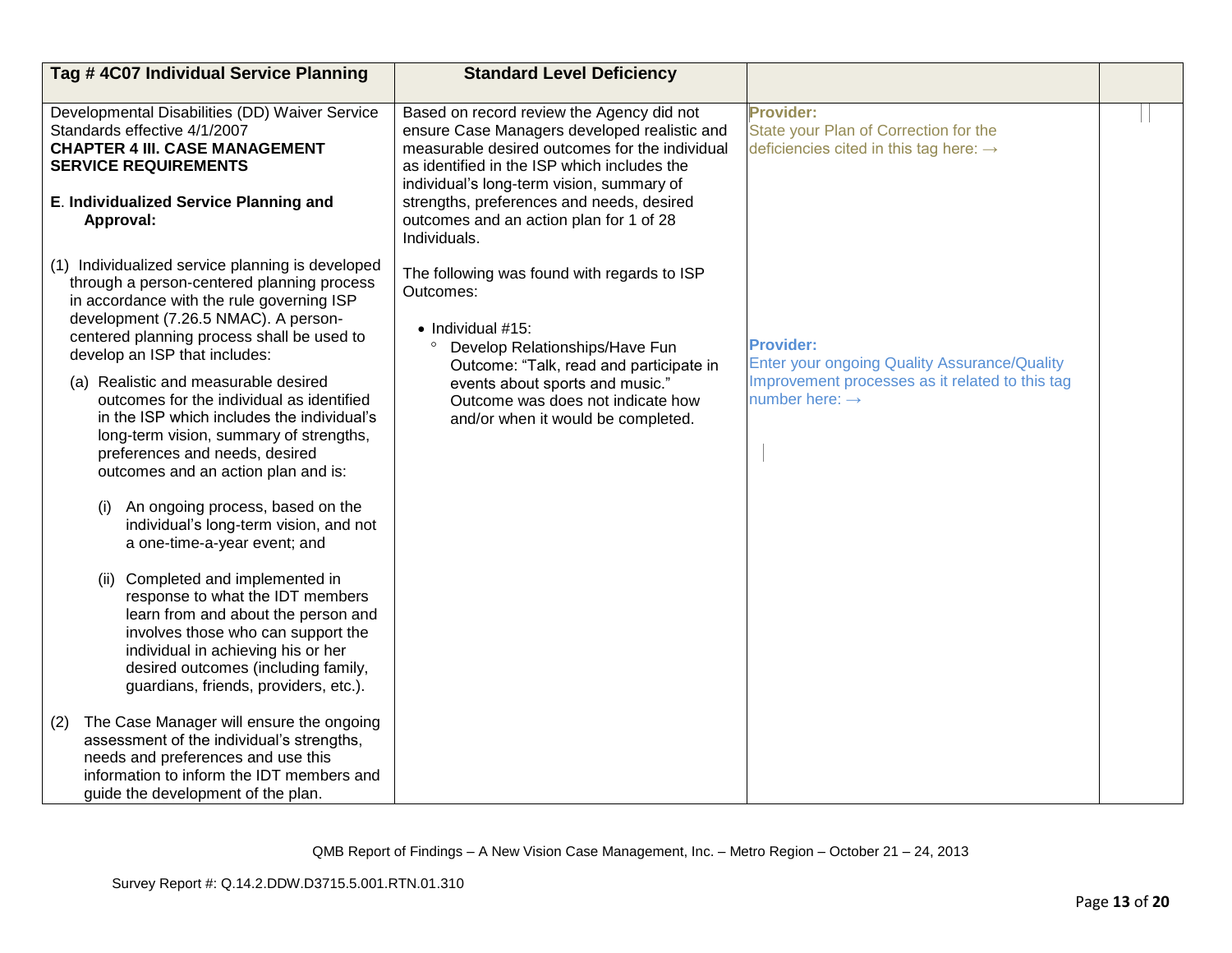| location and method of delivery of needed<br>services and supports. All IDT members may<br>generate suggestions and assist the individual in<br>communicating and developing outcomes.<br>Outcome statements shall also be written in the<br>individual's own words, whenever possible.<br>Outcomes shall be prioritized in the ISP.<br>Outcomes planning shall be<br>(2) | determines the intensity, frequency, duration, |
|---------------------------------------------------------------------------------------------------------------------------------------------------------------------------------------------------------------------------------------------------------------------------------------------------------------------------------------------------------------------------|------------------------------------------------|
|---------------------------------------------------------------------------------------------------------------------------------------------------------------------------------------------------------------------------------------------------------------------------------------------------------------------------------------------------------------------------|------------------------------------------------|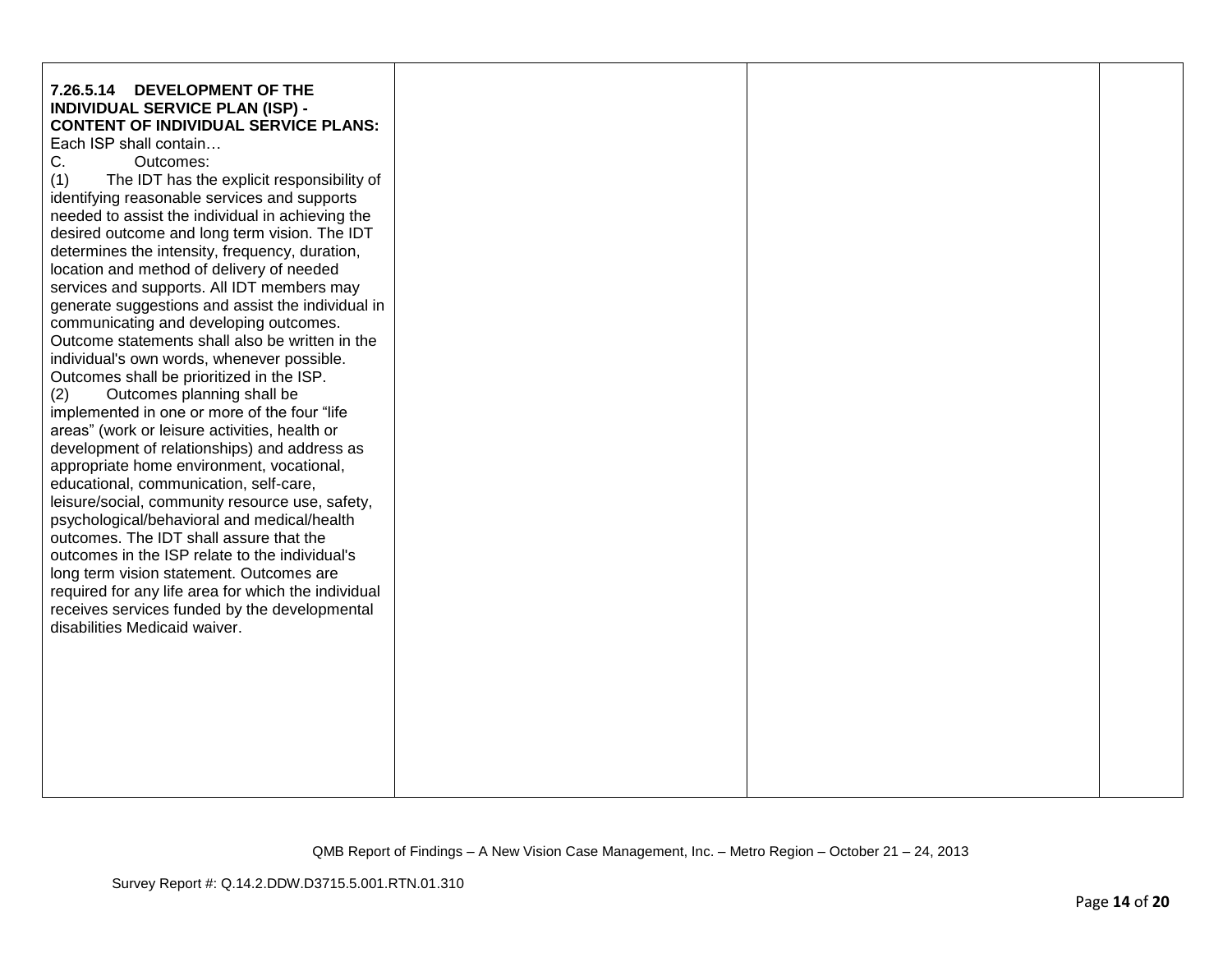| Tag # 4C15.1 - QA Requirements - Bi-                                                                                                                                                                                                                                                                                                                                                                                                                                                                                                                                                                                                                                                                                                                                                                                                                                                                                                                         | <b>Standard Level Deficiency</b>                                                                                                                                                                                                                                                                                                                                                                                                                                                                                                                                                                                                                                                                                                                                                                                                                       |                                                                                                                                                          |  |
|--------------------------------------------------------------------------------------------------------------------------------------------------------------------------------------------------------------------------------------------------------------------------------------------------------------------------------------------------------------------------------------------------------------------------------------------------------------------------------------------------------------------------------------------------------------------------------------------------------------------------------------------------------------------------------------------------------------------------------------------------------------------------------------------------------------------------------------------------------------------------------------------------------------------------------------------------------------|--------------------------------------------------------------------------------------------------------------------------------------------------------------------------------------------------------------------------------------------------------------------------------------------------------------------------------------------------------------------------------------------------------------------------------------------------------------------------------------------------------------------------------------------------------------------------------------------------------------------------------------------------------------------------------------------------------------------------------------------------------------------------------------------------------------------------------------------------------|----------------------------------------------------------------------------------------------------------------------------------------------------------|--|
| <b>Annual Reports &amp; Provider Quarterly</b>                                                                                                                                                                                                                                                                                                                                                                                                                                                                                                                                                                                                                                                                                                                                                                                                                                                                                                               |                                                                                                                                                                                                                                                                                                                                                                                                                                                                                                                                                                                                                                                                                                                                                                                                                                                        |                                                                                                                                                          |  |
| <b>Reports</b>                                                                                                                                                                                                                                                                                                                                                                                                                                                                                                                                                                                                                                                                                                                                                                                                                                                                                                                                               |                                                                                                                                                                                                                                                                                                                                                                                                                                                                                                                                                                                                                                                                                                                                                                                                                                                        |                                                                                                                                                          |  |
| <b>CHAPTER 4 IV. CASE MANAGEMENT</b><br>PROVIDER AGENCY REQUIREMENTS<br>C. Quality Assurance Requirements: Case<br>Management Provider Agencies will use an<br>Internal Quality Assurance and<br>Improvement Plan that must be submitted<br>to and reviewed by the Statewide Case<br>Management Coordinator, that shall include<br>but is not limited to the following:                                                                                                                                                                                                                                                                                                                                                                                                                                                                                                                                                                                      | Based on record review, the Agency did not<br>ensure that reports and the ISP met required<br>timelines and included the required contents for<br>4 of 28 individuals.<br>Review of the Agency individual case files<br>revealed no evidence of quarterly/bi-annual<br>reports for the following:                                                                                                                                                                                                                                                                                                                                                                                                                                                                                                                                                      | <b>Provider:</b><br>State your Plan of Correction for the<br>deficiencies cited in this tag here: $\rightarrow$                                          |  |
| Case Management Provider Agencies are<br>(1)<br>to:<br>(a) Use a formal ongoing monitoring protocol<br>that provides for the evaluation of quality,<br>effectiveness and continued need for<br>services and supports provided to the<br>individual. This protocol shall be written<br>and its implementation documented.<br>(b) Assure that reports and ISPs meet<br>required timelines and include required<br>content.<br>(c) Conduct a quarterly review of progress<br>reports from service providers to verify<br>that the individual's desired outcomes<br>and action plans remain appropriate and<br>realistic.<br>(i) If the service providers' quarterly<br>reports are not received by the Case<br>Management Provider Agency within<br>fourteen (14) days following the end of<br>the quarter, the Case Management<br>Provider Agency is to contact the<br>service provider in writing requesting<br>the report within one week from that<br>date. | • Supported Living Quarterly Reports:<br>Individual #21 - None found for 7/2013 &<br>9/2013. Note: The provider completes<br>monthly reports in lieu of quarterly reports.<br>• Community Inclusion - Adult Habilitation<br><b>Quarterly Reports:</b><br>$\degree$ Individual #21 - None found for 4/2013.<br>Note: Quarterly reports provided did not<br>cover this time period.<br>• Behavior Consultation Quarterly Reports:<br>$\degree$ Individual #1 - None found for 7/2013 -<br>9/2013.<br>• Speech & Language Pathology Bi-Annual<br><b>Progress Reports:</b><br>$\degree$ Individual #11 - None found for 9/2012 -<br>$3/2013$ .<br>• Physical Bi-Annual Progress Reports:<br>$\degree$ Individual #7 - None found for 9/2012 -<br>3/2013.<br>• Nursing Quarterly Reports:<br>$\degree$ Individual #21 – None found for 10/2012 –<br>9/2013. | <b>Provider:</b><br><b>Enter your ongoing Quality Assurance/Quality</b><br>Improvement processes as it related to this tag<br>number here: $\rightarrow$ |  |
| (ii) If the quarterly report is not received                                                                                                                                                                                                                                                                                                                                                                                                                                                                                                                                                                                                                                                                                                                                                                                                                                                                                                                 |                                                                                                                                                                                                                                                                                                                                                                                                                                                                                                                                                                                                                                                                                                                                                                                                                                                        |                                                                                                                                                          |  |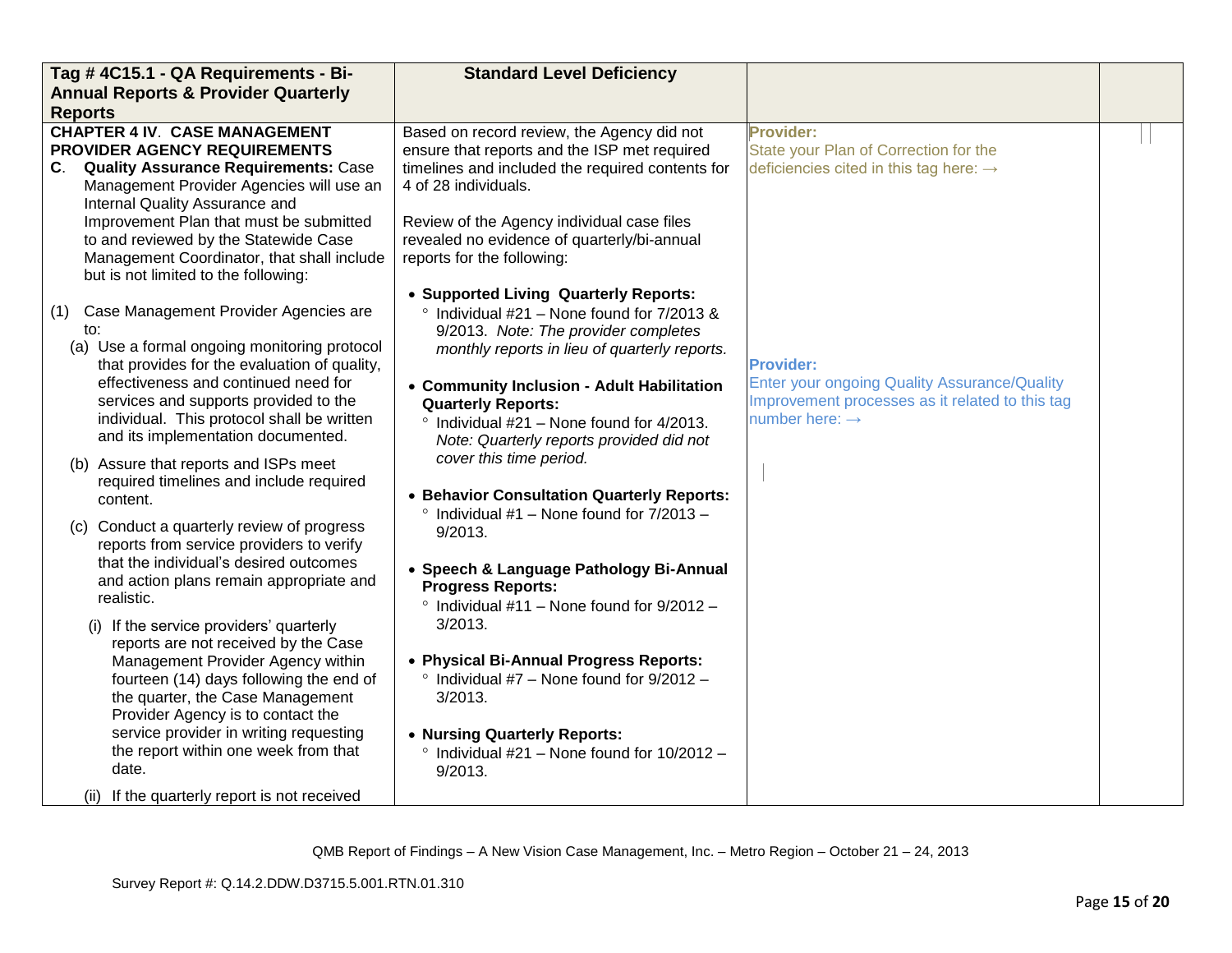| within one week of the written request,<br>the Case Management Provider<br>Agency is to contact the respective<br>DDSD Regional Office in writing within<br>one business day for assistance in<br>obtaining required reports.                                                                                                                                                                                                                                                                                                                                |  |  |
|--------------------------------------------------------------------------------------------------------------------------------------------------------------------------------------------------------------------------------------------------------------------------------------------------------------------------------------------------------------------------------------------------------------------------------------------------------------------------------------------------------------------------------------------------------------|--|--|
| (d) Assure at least quarterly that Crisis<br>Prevention/Intervention Plans are in<br>place in the residence and at the Provider<br>Agency of the Day Services for all<br>individuals who have chronic medical<br>condition(s) with potential for life<br>threatening complications and/or who<br>have behavioral challenge(s) that pose a<br>potential for harm to themselves or<br>others.                                                                                                                                                                  |  |  |
| (e) Assure at least quarterly that a current<br>Health Care Plan (HCP) is in place in the<br>residence and day service site for<br>individuals who receive Community Living<br>or Day Services and who have a HAT<br>score of 4, 5, or 6. During face-to-face<br>visits and review of quarterly reports, the<br>Case Manager is required to verify that<br>the Health Care Plan is being<br>implemented.                                                                                                                                                     |  |  |
| Assure that Community Living Services<br>(f)<br>are delivered in accordance with<br>standards, including responsibility of the<br>IDT Members to plan for at least 30 hours<br>per week of planned activities outside the<br>residence. If this is not possible due to<br>the needs of the individual, a goal shall<br>be developed that focuses on appropriate<br>levels of community integration. These<br>activities do not need to be limited to paid<br>supports but may include independent or<br>leisure activities appropriate to the<br>individual. |  |  |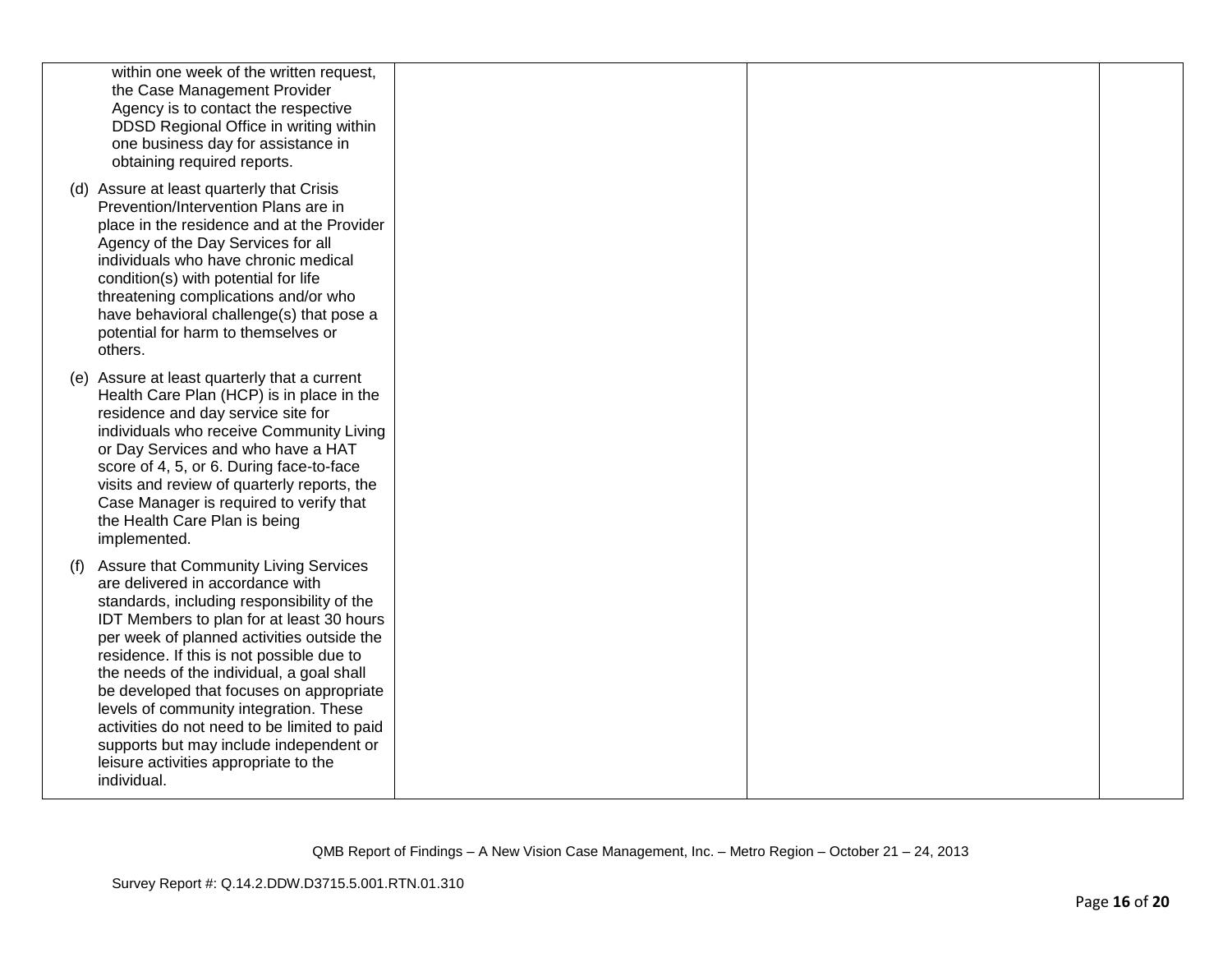| (g) | Perform annual satisfaction surveys with<br>individuals regarding case management<br>services. A copy of the summary is due<br>each December 10 <sup>th</sup> to the respective<br>DDSD Regional Office, along with a<br>description of actions taken to address<br>suggestions and problems identified in<br>the survey.                                                                                                                                                                                                                                                                                   |  |  |
|-----|-------------------------------------------------------------------------------------------------------------------------------------------------------------------------------------------------------------------------------------------------------------------------------------------------------------------------------------------------------------------------------------------------------------------------------------------------------------------------------------------------------------------------------------------------------------------------------------------------------------|--|--|
|     | (h) Maintain regular communication with all<br>providers delivering services and<br>products to the individual.                                                                                                                                                                                                                                                                                                                                                                                                                                                                                             |  |  |
| (i) | Establish and implement a written<br>grievance procedure.                                                                                                                                                                                                                                                                                                                                                                                                                                                                                                                                                   |  |  |
| (i) | Notify appropriate supervisory personnel<br>within the Provider Agency if concerns<br>are noted during monitoring or<br>assessment activities related to any of<br>the above requirements. If such concerns<br>are not remedied by the Provider Agency<br>within a reasonable mutually agreed<br>period of time, the concern shall be<br>reported in writing to the respective<br>DDSD Regional Office and/or DHI as<br>appropriate to the nature of the concern.<br>This does not preclude Case Managers'<br>obligations to report abuse, neglect or<br>exploitation as required by New Mexico<br>Statute. |  |  |
|     | (k) Utilize and submit the "Request for DDSD<br>Regional Office Intervention" form as<br>needed, such as when providers are not<br>responsive in addressing a quality<br>assurance concern. The Case<br>Management Provider Agency is required<br>to keep a copy in the individual's file.                                                                                                                                                                                                                                                                                                                  |  |  |
| (2) | Case Managers and Case Management<br>Provider Agencies are required to promote<br>and comply with the Case Management                                                                                                                                                                                                                                                                                                                                                                                                                                                                                       |  |  |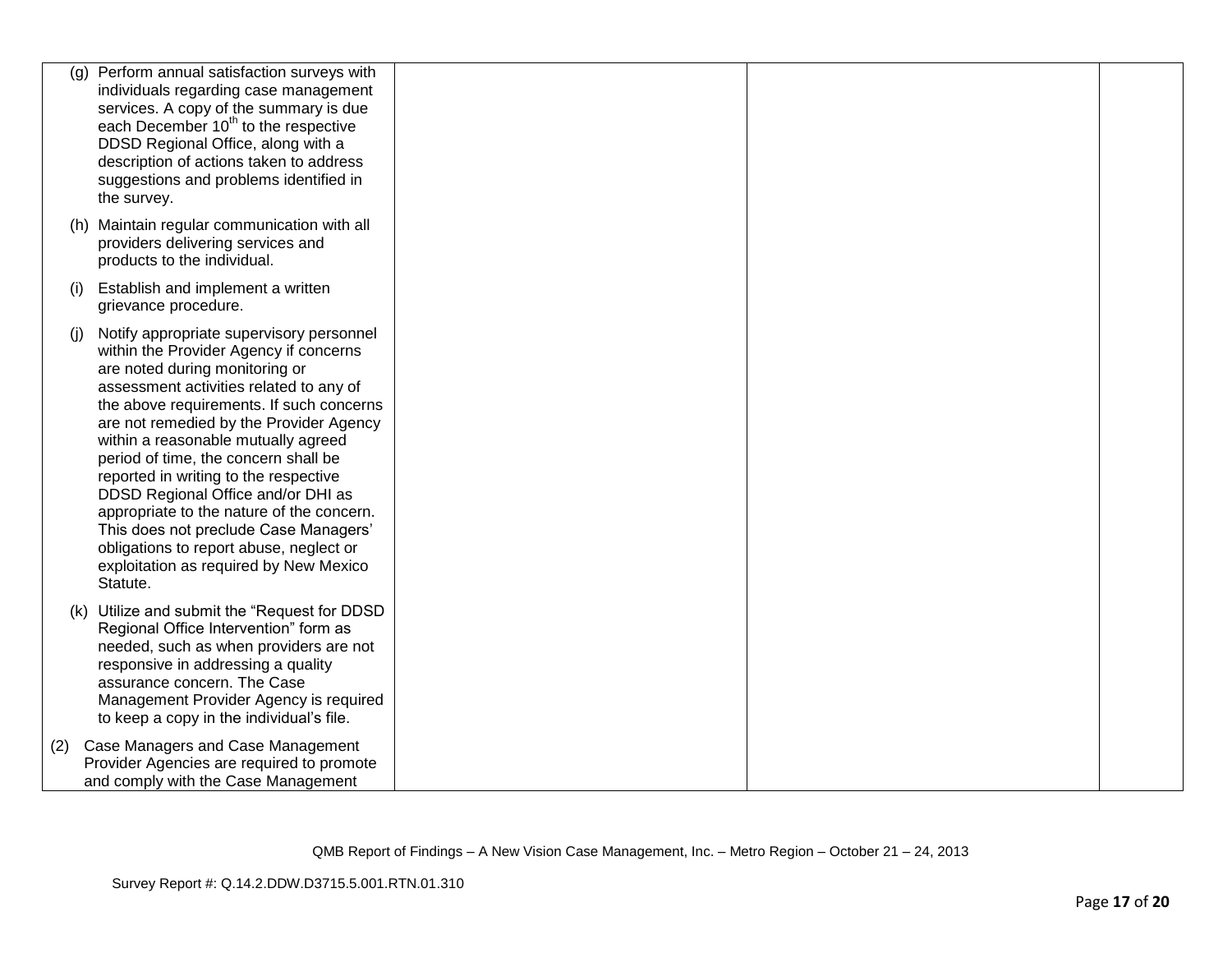| Code of Ethics:                                                                                                                                                                                                                                                                                                                     |  |  |
|-------------------------------------------------------------------------------------------------------------------------------------------------------------------------------------------------------------------------------------------------------------------------------------------------------------------------------------|--|--|
| (a) Case Managers shall provide the<br>individual/guardian with a copy of the<br>Code of Ethics when Addendum A is<br>signed.                                                                                                                                                                                                       |  |  |
| (b) Complaints against a Case Manager for<br>violation of the Code of Ethics brought to<br>the attention of DDSD will be sent to the<br>Case Manager's supervisor who is<br>required to respond within 10 working<br>days to DDSD with detailed actions<br>taken. DDSD reserves the right to<br>forward such complaints to the IRC. |  |  |
|                                                                                                                                                                                                                                                                                                                                     |  |  |
|                                                                                                                                                                                                                                                                                                                                     |  |  |
|                                                                                                                                                                                                                                                                                                                                     |  |  |
|                                                                                                                                                                                                                                                                                                                                     |  |  |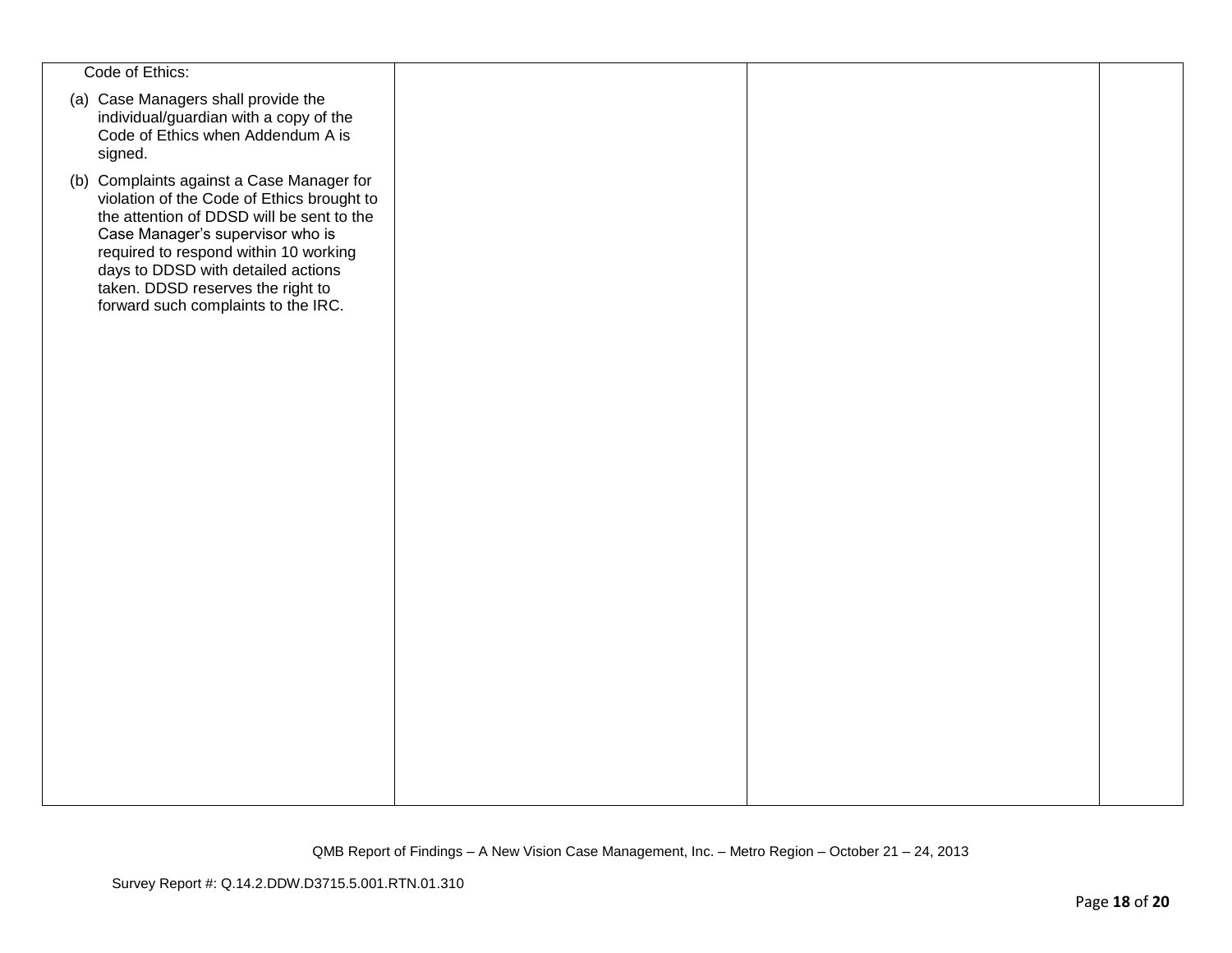| <b>Standard of Care</b>                                                                                                                                                                                              | <i><b>Deficiencies</b></i>                                                                                                                                                     | <b>Agency Plan of Correction, On-going</b>                                                                                                                   | <b>Date</b> |  |  |
|----------------------------------------------------------------------------------------------------------------------------------------------------------------------------------------------------------------------|--------------------------------------------------------------------------------------------------------------------------------------------------------------------------------|--------------------------------------------------------------------------------------------------------------------------------------------------------------|-------------|--|--|
|                                                                                                                                                                                                                      |                                                                                                                                                                                | <b>QA/QI &amp; Responsible Party</b>                                                                                                                         | <b>Due</b>  |  |  |
| Service Domain: Medicaid Billing/Reimbursement - State financial oversight exists to assure that claims are coded and paid for in<br>accordance with the reimbursement methodology specified in the approved waiver. |                                                                                                                                                                                |                                                                                                                                                              |             |  |  |
| <b>TAG #1A12 All Services Reimbursement (No Deficiencies)</b>                                                                                                                                                        |                                                                                                                                                                                |                                                                                                                                                              |             |  |  |
| <b>SERVICE DELIVERY AND LOCATION</b>                                                                                                                                                                                 |                                                                                                                                                                                | Developmental Disabilities (DD) Waiver Service Standards effective 4/1/2007 Chapter 1. III. PROVIDER AGENCY DOCUMENTATION OF                                 |             |  |  |
| prior to a request for reimbursement from the HSD. For each unit billed, the record shall contain the following:<br>(3) The signature or authenticated name of staff providing the service.                          | (1) Date, start and end time of each service encounter or other billable service interval;<br>(2) A description of what occurred during the encounter or service interval; and | <b>B. Billable Units:</b> The documentation of the billable time spent with an individual shall be kept on the written or electronic record that is prepared |             |  |  |
| Billing for Case Management services was reviewed for 28 of 28 individuals. Progress notes and billing records supported billing activities for the<br>months of July, August and September 2013.                    |                                                                                                                                                                                |                                                                                                                                                              |             |  |  |